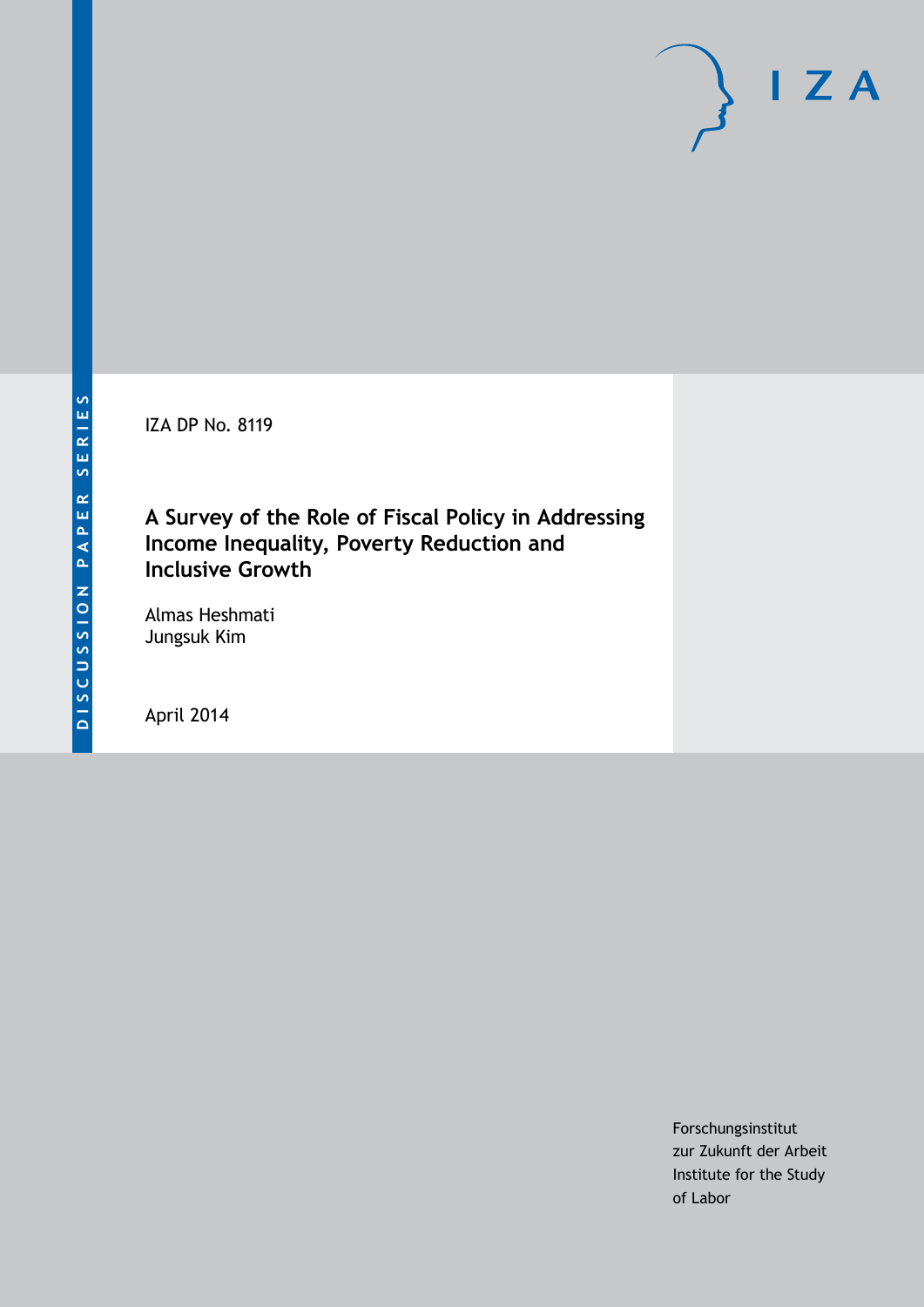# **A Survey of the Role of Fiscal Policy in Addressing Income Inequality, Poverty Reduction and Inclusive Growth**

## **Almas Heshmati**

*Sogang University and IZA*

## **Jungsuk Kim**

*Sogang University*

# Discussion Paper No. 8119 April 2014

IZA

P.O. Box 7240 53072 Bonn **Germany** 

Phone: +49-228-3894-0 Fax: +49-228-3894-180 E-mail: [iza@iza.org](mailto:iza@iza.org)

Any opinions expressed here are those of the author(s) and not those of IZA. Research published in this series may include views on policy, but the institute itself takes no institutional policy positions. The IZA research network is committed to the IZA Guiding Principles of Research Integrity.

The Institute for the Study of Labor (IZA) in Bonn is a local and virtual international research center and a place of communication between science, politics and business. IZA is an independent nonprofit organization supported by Deutsche Post Foundation. The center is associated with the University of Bonn and offers a stimulating research environment through its international network, workshops and conferences, data service, project support, research visits and doctoral program. IZA engages in (i) original and internationally competitive research in all fields of labor economics, (ii) development of policy concepts, and (iii) dissemination of research results and concepts to the interested public.

IZA Discussion Papers often represent preliminary work and are circulated to encourage discussion. Citation of such a paper should account for its provisional character. A revised version may be available directly from the author.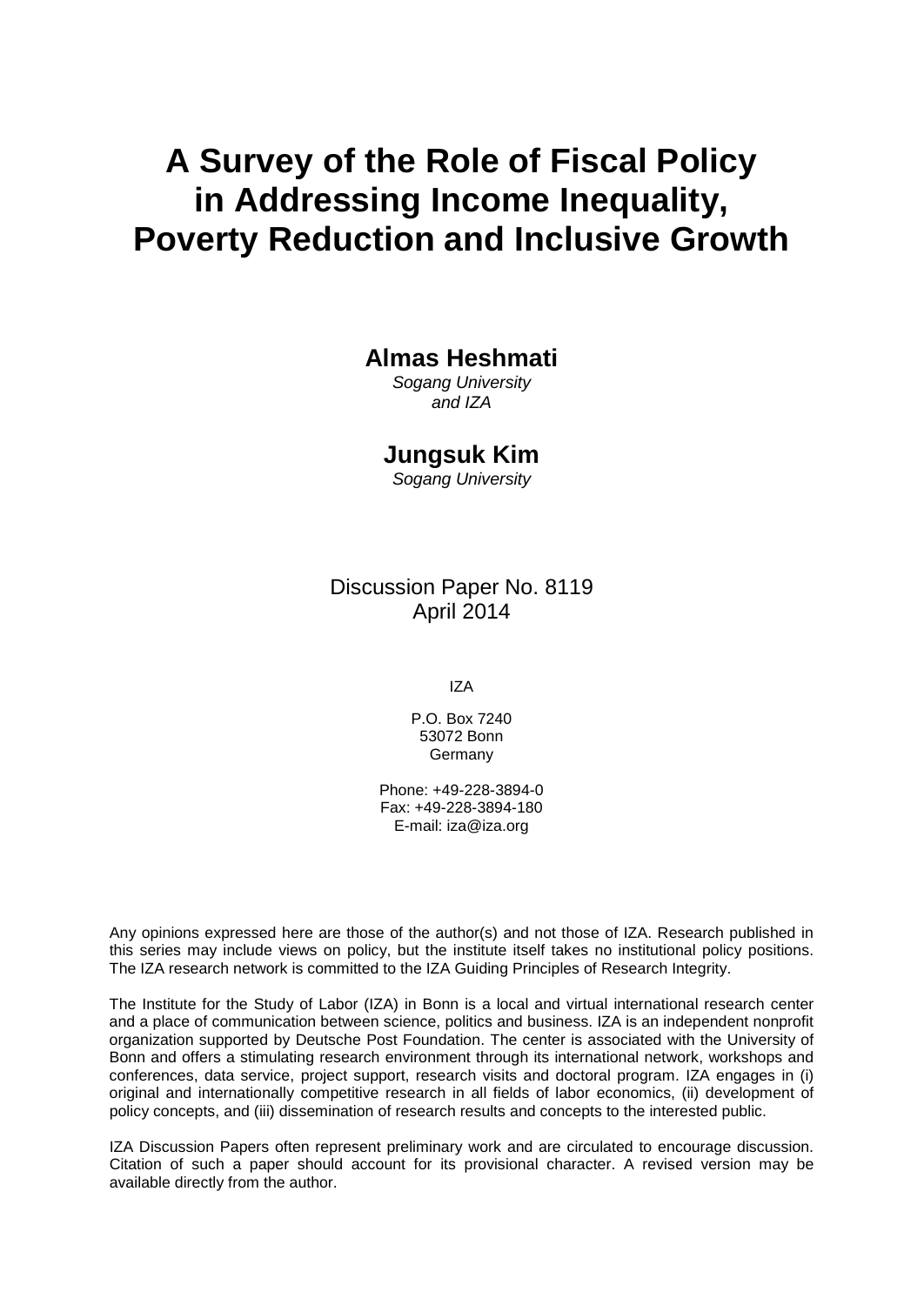IZA Discussion Paper No. 8119 April 2014

# **ABSTRACT**

# **A Survey of the Role of Fiscal Policy in Addressing Income Inequality, Poverty Reduction and Inclusive Growth**

A growing concern on widening income gap between the rich and the poor, the policy mismatch in tackling the relative poverty and income inequality have invited increasing volumes of research focusing on the nexus between equity and efficient growth. Developed countries have experienced the critical challenges and trade-off between their generous welfares provisions and economic growth. Developing countries on the other hand, especially countries in Asia are in the process of shifting their policy direction toward more inclusive growth where most members are transforming themselves from a low-income country into a middle income country (ADB, 2014). This has stimulated the need to understand causes of inequality and poverty for better formulate policies of fostering inclusive growth. Economic growth itself is an important source of welfare distribution in most developing Asian countries. Asian governments used many forms of fiscal policy to mitigate income gaps and poverty because they will substantially undermine the economic growth if left unchecked (ADB, 2014). The objective of this study is to review the previous studies, particularly literatures related with inclusive growth of advanced economies, and to offer an efficient policy options for Asian countries. Major determinant factors of growing inequality, poverty and a range of fiscal policy tools are evaluated from both country and cross-country perspectives. The initiated policy measures are based on experiences of advanced welfare economies and the lessons derived from them will be a meaningful guideline for Asian countries to achieve their goals of inclusive growth.

JEL Classification: D63, E62, I32, I38, J68, O47, P46

Keywords: income inequality, poverty reduction, equity, inclusive growth, fiscal policy, developing Asia, advanced welfare economies

Corresponding author:

Department of Economics Sogang University 35 Baekbeom-ro (Sinsu-dong #1) Mapo-gu, Seoul 121-742 South Korea E-mail: [heshmati@sogang.ac.kr](mailto:heshmati@sogang.ac.kr)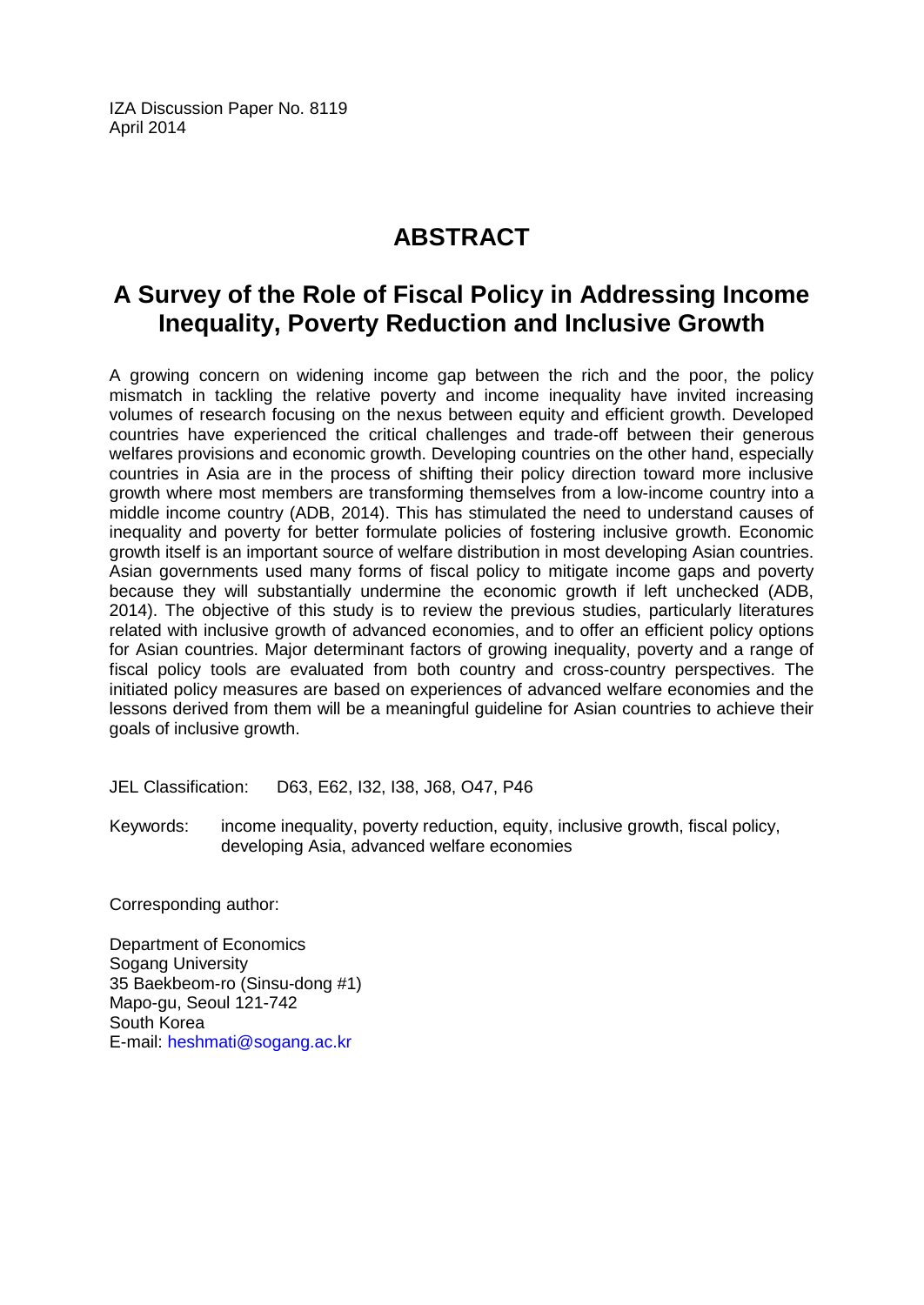#### **1. Introduction**

One of the nucleus macroeconomic objectives in recent decades has been the economic growth with promoting equity. The widening income gap between the rich and the poor has stimulated the need to understand the roots of inequality and poverty, and to construct apposite policies that trim down poverty levels and narrow the income gaps. A series of fiscal policy designed to tackle the growing income inequality and poverty has been competitively introduced from countries at all stages of development and income. (ADB, 2014) These factors, without proper supervision, will eventually undermine the strength of the economies and cause an economic instability and possibly even social unrest (Stiglitz, 2012a). Depending on their economic growth pattern and fiscal constraints, each government can intervene and promote equity with a range of economic measure, mainly tax and benefit system. Unemployment plays a critical role in creating higher levels of inequality and poverty. In an attempt to overcome the threat that unemployment poses, governments have used remedies that foster employability such as stimulating aggregate demand through policies of [monetary,](http://www.economicsonline.co.uk/Managing_the_economy/Monetary-policy.html) fiscal and labor market intervention. Provision of re-training schemes and welfareto-work schemes are the first-rate examples that would encourage active labor market participation.

The research on inequality, poverty and their link with economic growth is voluminous. Many suggests that economic growth itself reduces poverty while amplifies inequality in the initial developing stage. The negative or a rather slow economic growth in recent years has deteriorated the equity. This has called an increased interest in fiscal policy and its impact on the progressivity, distributive effects. Succeeding volumes of research on the issue of inclusive growth has been dynamically released especially issues of widened income gap between the high and low skilled. It does reflect a high demands from the public for equitable distribution of economic growth. In order to bridge the needs of economic growth, which is still the top priority of policy agenda in Asian economy, and equitable sharing the fruits of economic growth, countries in this region need to learn from the previous experiences of advanced welfare economies, where our main focus and objective of this literature study are anchored with.

The rest of this survey is organized as follows. In Section 2 we review the literature on income inequality by focusing on its measurement and determinants including skill biased technical change, polarization, returns to education, globalization and financial market, labor market institutions, inequality trend and fiscal policy instruments. Fiscal policy in both advanced and developing Asian countries are discussed in Sections 3 and 4. Section 5 is on poverty reduction, its relationship with economic growth, reductions trend, measurements and policy effects. The final section summarizes and provides policy implications of the results for developing Asia.

#### **2. Income Inequality Measurement and Determinants**

A growing concern on widening income gap between the rich and the poor, the policy mismatch in tackling the relative poverty and income inequality have invited volumes of studies from researchers, international and national organizations.

According to Stiglitz (2012a), "Inequality undermines the strength of the economy and contributes to economic instability". In recent times its importance, especially after witnessing the Wall Street movement, inequality issue has fired countries to pay an immediate attention on addressing the problems and to prioritize it as an urgent policy agenda. The determinant factors of income inequality, a larger part of the literature centered at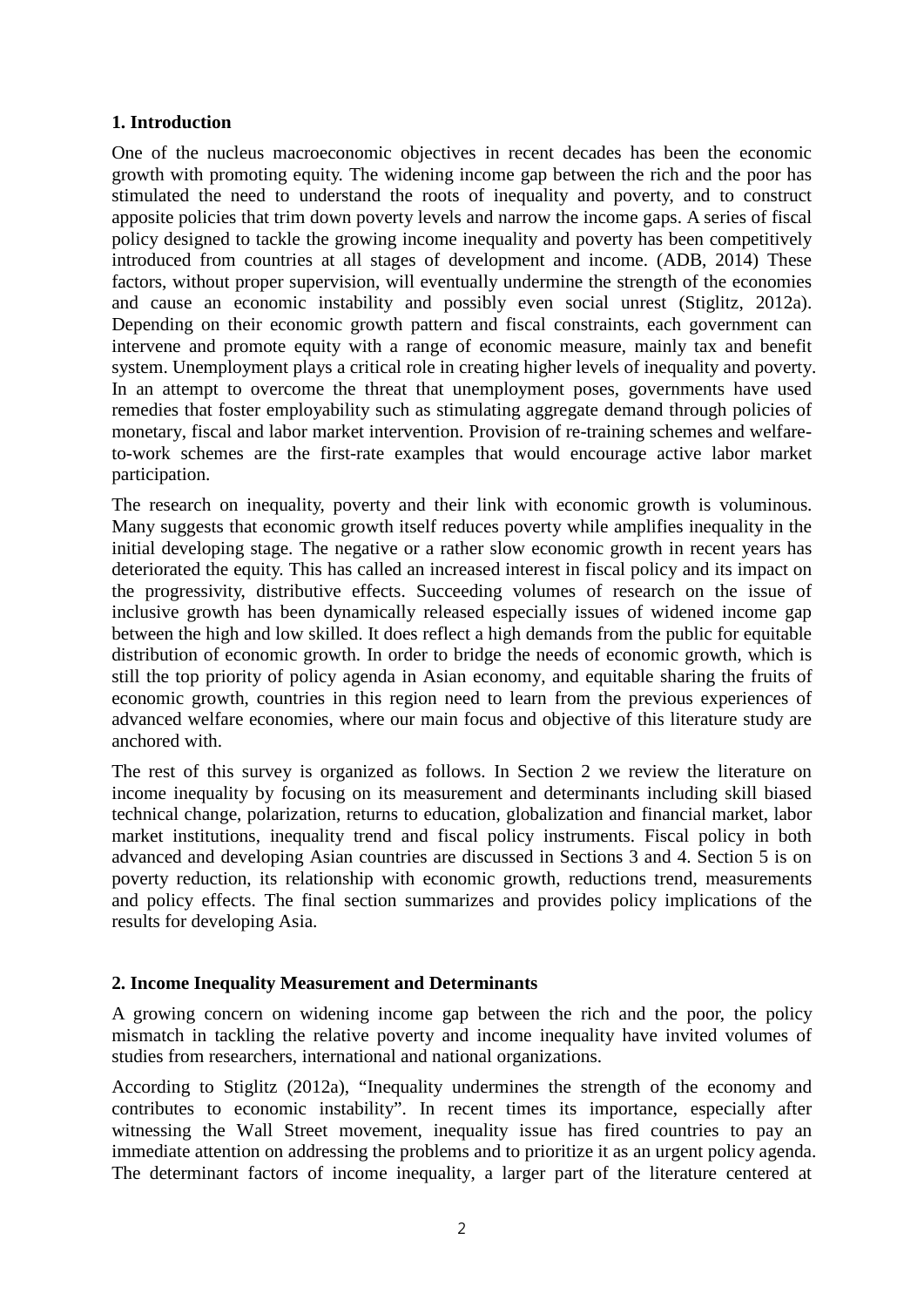earning inequality related to: (i) skill-biased technical change (SBTC) and polarization, (ii) returns to education, (iii) globalization and financial market, (iv) labor market institutions and (v) inequality trend. Recently other factors have been added to this list, including immigration and finances. These measurements and the role of selected determinants are explained below.

#### **2.1 Measurement of Income Inequality**

Estimation of income inequality is dependent on the indicators used for the estimation as well as the inclusion of other control variables to the model. Some studies present an alternative way to improve the analysis. Knight and Sabot (1983) proposed a way to quantify the effects between education and income gap. They used a model that incorporated two groups of workers, low-educated (low-wage) and highly educated (high-wage) workers. The effect of a rise in the number of highly educated workers on income inequality was attributed from two components: the *pure composition effect* and the *relative returns to education*.

Gottschalk and Huynh (2010) measured inequality and mobility based on self-reported earnings. They found clear links between non-classical measurement error and various measures of inequality and mobility. Findings based on matched tax records have shown that the effects of non-classical measurement error are extensive but negated when estimating mobility.

When estimate income gaps for the groups of  $90<sup>th</sup>$  in percentile below, making a distinction between men and women should be considered. A 90/10 income ratio for women has increased by more than double the increase of men. In order to figure out the primary cause of income inequality, one must not only be concerned with economy developments over time but also changes in means and distribution of income (Gordon and Becker, 2008). Atkinson *et al*. (2011), using data of 22 countries including European, North American and Asian countries, find that despite top income groups share a small portion of the population, it share a great portion of total income and total taxes paid by this group is quite high. Aggregate economic growth per capita and Gini indexes can be thus very sensitive to the inclusion of top incomes.

According to the study of Wade (2004) who used China's income statistics, income inequality has been falling when measured with PPP, weighted by population and averaging coefficient (e.g. Gini index). The inequality trend has widened otherwise. Nolan *et al.* (2011) found key issues of how best to approach the measurement of income and wage inequality. It focuses on several inequality measurements, the definition of income, the income recipient unit, and the unit of analysis used to capture inequality. For a multi-level analysis based on aggregate inequality, a sound identification of comparable hypotheses, classifications across countries and links to data sources and levels should be built-in.

The estimated results of income inequality are varied by the selection of data and indicators.Very often, quite contradicting results can be derived depending on inclusion of certain definitions, variables or modeling. In order to identify the primary cause of income inequality, one must carefully specify the various sources of inequality such as how the economy develops over time, the changes in means and distribution of income, etc.

#### **2.1 Skill- Biased Technical Change and Polarization**

The question if productivity determines the workers' pay has long been an important research subject in inequality literature. One of the predominant views on identifying the main causes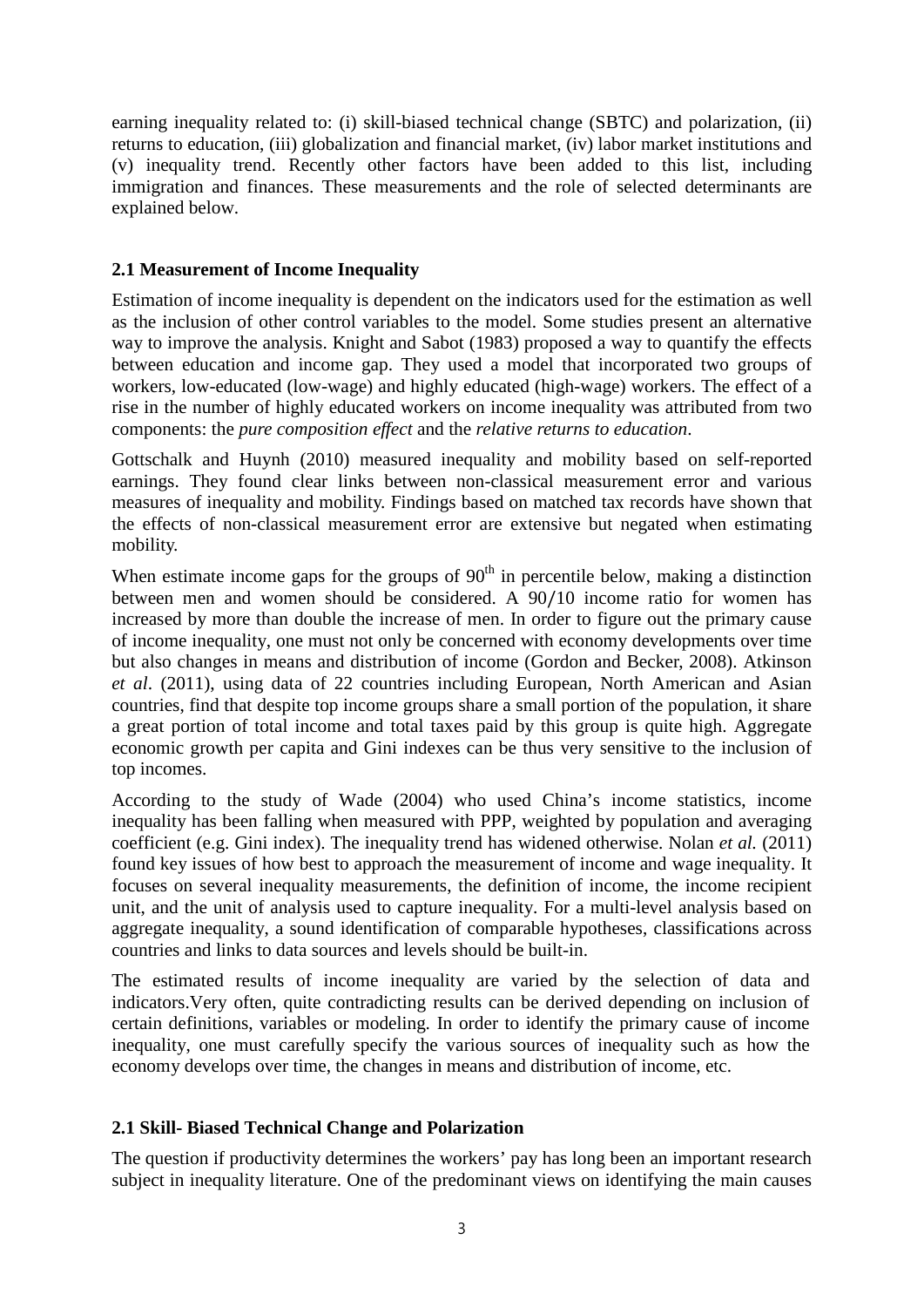of growing inequality are increased demand for high skilled workers in recent times, whereas the reverse trend holds for lower skill level workers. "For example, technological progress will disproportionately benefit richer and better-educated population groups, who are more comfortable with new technologies' (ADB, 2014). Such argument has been challenged by several authors (Card and DiNardo, 2002: Piketty and Saez, 2001). Simultaneously, attention has sharply increased on the issue of the top income group's share on total income. (Bastagli *et al*., 2012). Gordon and Becker (2008) provide a comprehensive survey of seven aspects of rising inequality by arguing that SBTC accounts the major part of increased skewness of labor incomes at the top. Their key argument is that worker's jobs at the top and bottom income level are hardly outsourced while relatively easy substitution can be done at the works of middle income group.

Antonczyk *et al.* (2010) compare trends in wage inequality in the U.S. and Germany, find the two countries showed a high increase of wage inequality between 1979 and 2004. The interaction effect between the SBTC and institutional factors explains the dissimilar inequality trends across two countries. In another study Bowlus and Robin (2012) compare earning inequality and mobility across the U.S., Canada, France, Germany and the U.K. during the late 1990s. Their study divulged that earnings mobility and employment risk are positively correlated with the base-year inequality. Peñalosa (2010) questioned whether growth and inequality are moving in the same direction although her main argument is that output growth is achieved as a consequence of increases in physical capital, human capital, employment or the level of technology. She addressed that each of these factors acted to shape the relationship between growth and inequality.

Previously Piketty and Saez (2001) presented a new justification for the trends associated with the top income groups in the U.S. for the period of 1913 to 1998. The results showed that top income and wage shares display a U-shaped pattern throughout the observed period. Their findings indicated 'technical change' alone cannot fully explain the cause and feature of growing income gap. The shocks capital owners had experienced during Great Depression and World War II seemed to have a permanent effect on income inequality. A high degree of progressive taxation and reduction in the rate of wealth accumulation at top of the distribution were addressed as plausible explanations to the low recovery rate from these shocks.

Chiswick et al. (2006), using tax statistics, reviewed the major findings of volumes of study on top income and wealth shares series over the  $20<sup>th</sup>$  century. They find that in the first part of the century, due to wars and depression shocks, resulted in a dramatic plunge in rates of top income earners which did not recover in the immediate post war decades. Later Atkinson and Leigh (2010) proposed that the shares of the very richest exhibit a strikingly similar pattern, falling in the three decades after World War II, before rising sharply from the mid-1970s onwards. Atkinson and Morelli (2012) also found that top gross income shares fell from 1914 to the 1970s; but since 1979 have more than doubled. The similar has been confirmed by Atkinson *et al.* (2011)'s literature survey, comprehensive reviews on the volumes of studies in the field of shares of high-level incomes using income tax statistics. Results are in line with those above.

Lemieux (2007) reviews recent developments in the literature on wage inequality, with a special focus on the top end of the wage distribution. Using data from the PSID, it is demonstrated that the growth in performance-pay jobs, attributed to development of ICT, investment in education and greater social mobility has put in substantially to the rise in wage inequality in the U.S. between late 1970s and the early 1990s. Prieto-Rodríguez and Gabriel-Rodríguez (2010) also analyzed the relationship between income and social mobility from a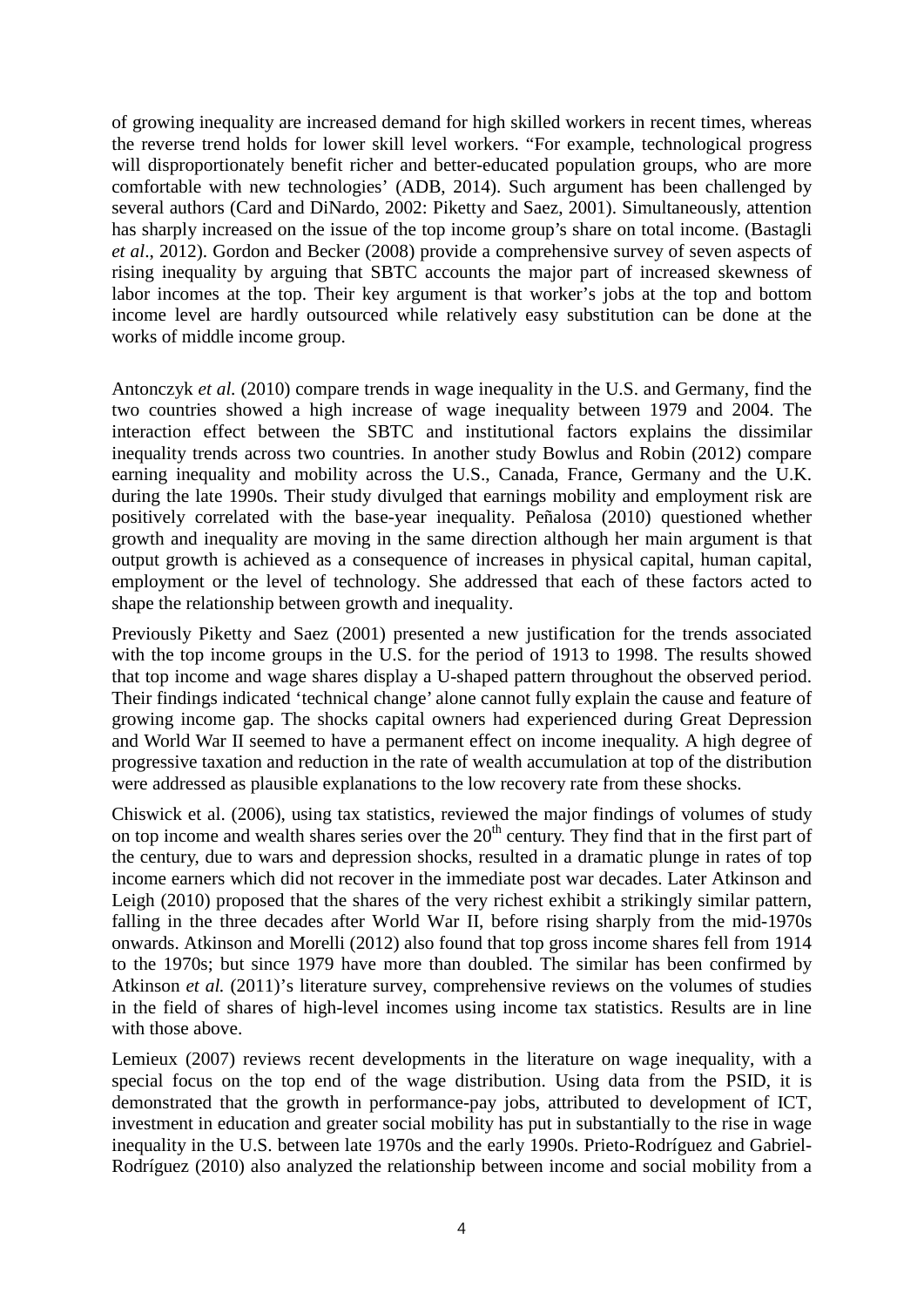regional perspective with samples from 14 European countries. The results conformed to the findings from previous studies (e.g. Prieto-Rodríguez *et al*., 2008) that the within education group component of wage inequality is much more imperative than the between component. Kenworthy and Smeeding (2013) address the new phenomenon of the income inequality trend in the U.S. These embrace an increasing trend of polarization between the two political parties and the enhanced political influence of the rich on the fiscal policy.

Atkinson (2007) questioned if the solid increase in the relative demand for skilled labor and the growing exposure of unskilled workers during the process of globalization, can clarify the cause of widening earnings inequality in OECD countries since 1980. The author argues that this single elucidation cannot uncover the important aspects of the earning inequality across countries, and greater earnings dispersion at the top of the distribution. Atkinson suggests a new approach which can supplement evaluation of the race between technology and education. Although there are some counter arguments in terms of the "extent of the impact", most of the STBC studies have at home that SBTC can explicate some portion of recent trends in growing income inequality.

#### **2.3 Returns to Education**

Gregorio and Lee (2002) empirically test the relationship between education and income distribution of a broad range of countries for the period of 1960 and 1990. Findings revealed that educational factors, such as the attainment of higher education, a more balanced distribution of education and public spending, have contributed significantly to the equalization of income distribution. They also confirmed the Kuznets Inverted U-curve for the relationship between income level and income inequality. However, the critical extent of cross-country variation in income inequality remains unexplained.

Chiswick (2003) reviews Jacob Mincer's (1974) contributions to the analyses of human capital and earnings and the distribution of incomes by focusing on labor market experience or on-the-job training. The Mincer' earnings function is the predominant tool used in large numbers empirical studies. For instance, Belzil (2007) performs estimation of a reduced-form dynamic model of the transition from one grade level to the next. After conditioning on skill heterogeneity, it is found that the effect of schooling and experience coexists. Martins and Pereira (2004) propose possible education related explanations for the higher returns among high-income workers.

Peñalosa (2010) found that growth reduce an inequality of relative wages through the opportunity of education, technological change by lowering earnings inequality; whilst faster technology-driven growth results the greater earning inequality when technical change is skill-biased. The Lemieux (2006) study shows that for the U.S., returns to post-secondary education have increased over time, with sharp leap for higher-income workers than those of lower incomes. Most of the growth in wage inequality between 1973 and 2005 was due to increases in the returns to post-secondary education.

Manafia and Marinescu (2013) explore the influence of investment in training on various macroeconomic indexes for the EU countries, grouped into 3 clusters based on labor market regulations and unemployment level. A positive correlation between vulnerability during the recent crisis and the fastest increases in unemployment rates were explored. The Governments, by investing more in lifelong learning and trainings, can help its workers better adapt to the demands of a changing labor market. On the other hand, studies by Checchi (2000) Sylwester (2000), Hendel *et al.* (2005) and Kenworthy and Smeeding (2013) provided a different perspective by showing that expenditure on education does not affect economic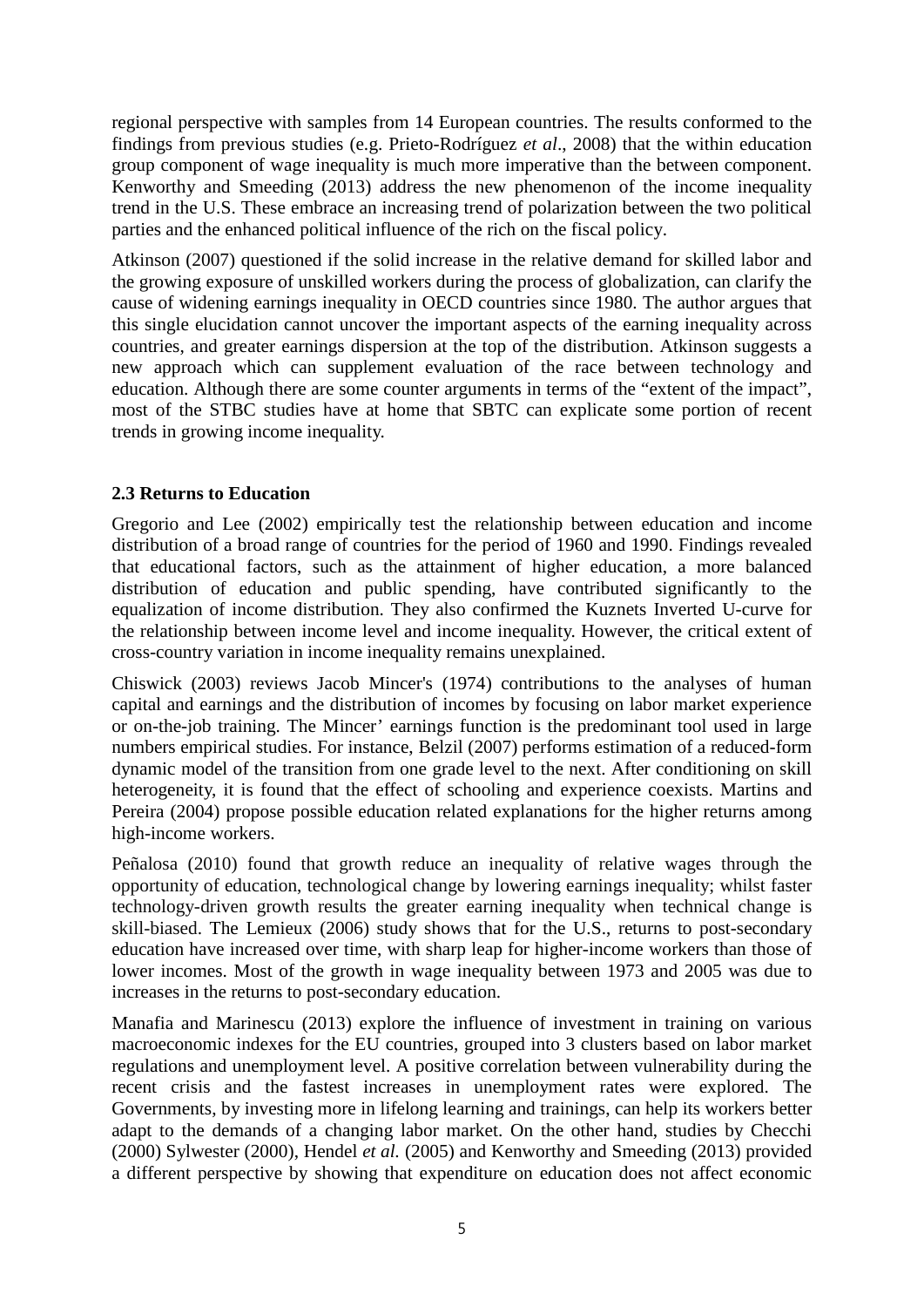growth nor does it improve income inequality.

In the Checchi (2000) study, a strong negative relationship between average years of schooling and income inequality is uncovered. The relationship appears U-shape with a lower turning point at 6.5 years. The test results show that income inequality is also negatively correlated to per capita income and positively associated with capital/output ratio and government expenditure on education. Hendel *et al.* (2005) show that policy that facilitates education be more affordable would enlarge the income inequality. The study confirmed that reducing financial constraints for postsecondary education and reduction in interest rates can increase wage gaps and inequality.

Sylwester (2000) empirically examines whether allocating more resources to education can underpin the income distributive effect within a country. Expanding public expenditures for education clearly reduce the income inequality and such result was robust with inclusion of various control variables. The larger effect was captured in high income nations. Teulings and Rens (2005) estimated the effect of private returns of education to social return, measured by GDP. The results demonstrated that, it is quite intricate to ascertain of education effect on GDP. No apparent answer has supported dynamics in the private return. Kenworthy and Smeeding (2013) finds less extent of verification as to the correlation between rising income inequality and widening social gradients among different level of education groups.

Several studies have looked at the relationship between education and income inequality. Some found that increases in an individual's human capital raise its productivity lead to increases in potential income levels, while others addressed that education alone cannot be the ground of income inequality. Other factors such as an individual's innate capability and working experience were recommended to be incorporated to the analysis while the problem of quantifying those factors is still left unsolved. Overall, many empirical analysis of the effects of education to inequality exhibited mixed views. Nonetheless, high fraction of literatures arrived at the finding that education is one of the crucial determinants of an individual's earning potential as well as the profitable income-equalizing tools.

#### **2.4 Globalization and Financial Market**

According to Gordon and Becker (2008), the economic growth from expansion of international trade is negative or less distributive because low‐paid foreign workers do compete with domestic workers, and that greater import penetration has pushed wages downwards. Wade (2004) tested whether the neoliberal argument, for instance World Bank's claims about the benign effects of globalization on growth, poverty and income distribution, can be empirically valid and the answer was no. The range in pay rates within manufacturing has steadily increased since the early 1980s, while absolute income gaps are widened fast.

Bergh and Nilsson (2010) examined if trade openness and the economic freedom shape income inequality within the country. First, their investigation supports the perception that policy reforms favoring trade openness have on average amplified income inequality in recent decades. In line with theoretical predictions of the relationship between economic liberalization and income inequality at different levels of development, the negative effect only appeared in middle- and high-income contexts. Second, policy reforms facilitating deregulation and social globalization on average showed a non-equalizing distributional impact. The coefficient of economic globalization shows increase of income inequality but the result was prone to have selection bias depends on sampling countries. Third, in estimating a dynamic model which treated endogenous problems, the studies authenticated that trade liberalization and economic globalization raise income inequality.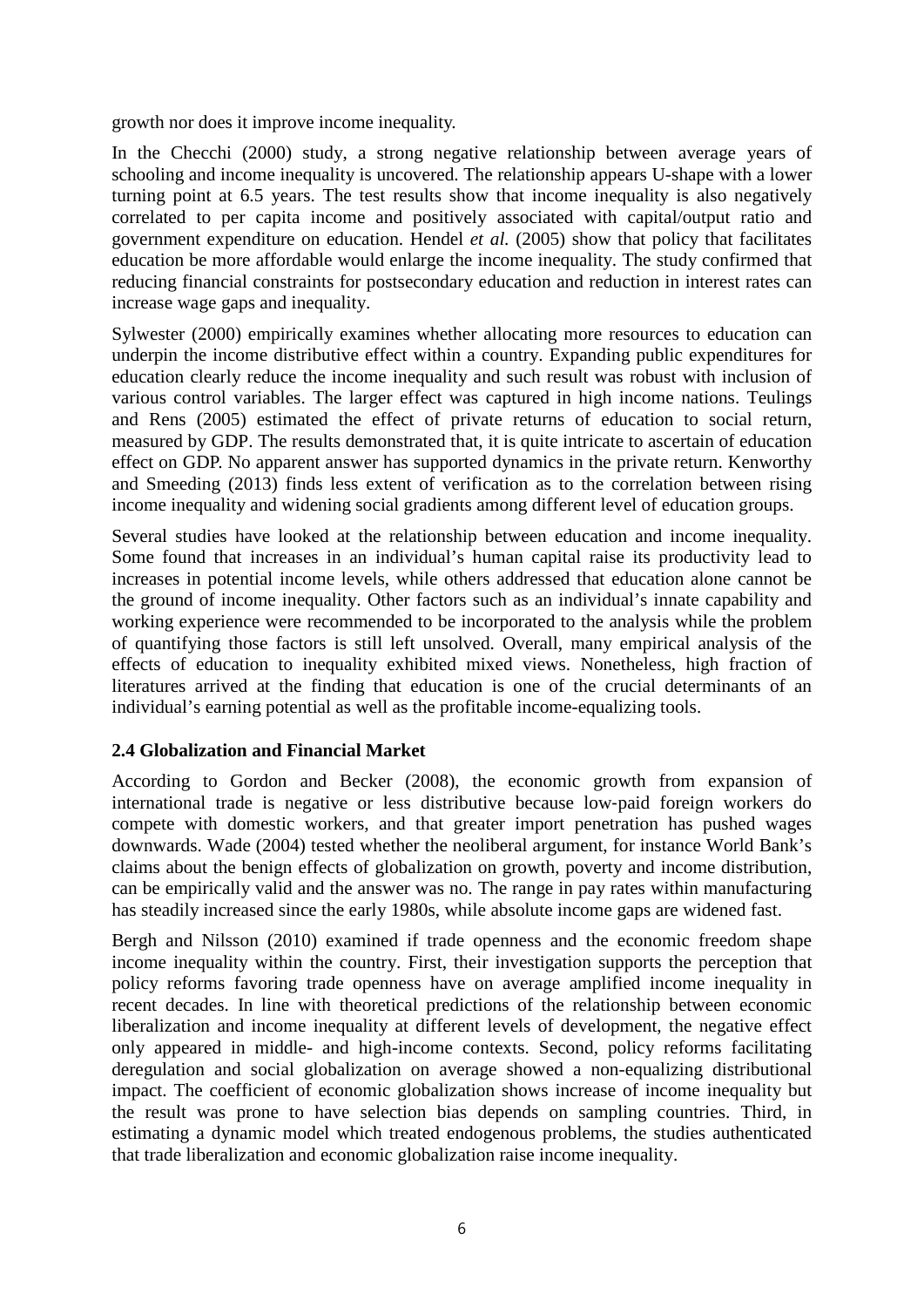Stockhammer (2013) studied the source of the substantial fall of wage shares, addressing the negative effects of finances, welfare state retrenchment and globalization. Technological change has brought about a positive influence on wage shares in developing economies, but a negative influence in advanced economies. Globalization in production has showed extensive negative effects, even in developing economies. In a more recent study, Asteriou *et al*. (2014) investigate the relationship between income inequality and globalization. The results implied that, financial globalization through FDI, has expanded inequality in the EU-27 since 1995. The Rada and Kiefle (2013) study on four decades of income distribution and economic activity for 13 OECD countries, confirmed that globalization has a negative effect on wage share. On the other hand, Agnello and Sousa (2012) showed that an increase in the degree of trade openness endorse greater equality because trade can promote a more equal distribution of income.

Some studies showed how income inequality has increased as a result of a banking crisis. Stiglitz (2012b) argues that "uneven income distribution undermined U.S. household's consumption" and "the financial market failure was the main cause of the economic downturn". While Milanovic (2009) and Stockhammer (2012) claim that the roots of the recent crisis are due to the long-run structural changes in income distribution. Furthermore, Bellttini and Delbono (2013) view that the majority of crises that occurred between 1982 and 2008 have been preceded by high levels of income inequality while Atkinson and Morelli (2011) found no clear links between increases in income inequality and systemic banking crises. Bellttini and Ddelbono's analysis (2013) shows interrelation is robust when inclusion of Gini values for incomes after-tax as well as before-tax and transfers. Beck et al. (2007) found that financial development increase the income levels of the poorest quintile therefore reducing income inequality.

Studies such as Mookerjee and Kalipioni (2010) had empirically measured the impact of the availability of financial services on income inequality. The greater access to bank branches strongly reduced income inequality. Agnello and Sousa (2012) assessed the impact of financial reforms on income inequality and confirmed the removal of policies aimed towards directed credit and excessively high reserve requirements led to improvements in the securities market, which in turn led to reductions in inequality. Bonfiglioli (2012) analyzed the relationship between investor protection and income inequality and found the rapport as non-monotonic. Freeman (2010) advocated institutions and experts had failed to detect rising risk levels in the deregulated financial sector. A high degree of income inequality was attributed as one of the crucial causes for the global financial crisis.

Globalization, especially trade expansion which served as the springboard for countries rapid growth benefits some firms and households while it impairs others.(ADO, 2014) Such uneven distributive effect has often been victimized as major source of widening income inequality. Market opening led low-paid foreign workers directly compete with domestic workers, and that greater import penetration has pushed down wages of domestic workers. A number of studies suggest that financial and social globalization and deregulation have led to greater inequality. Some, however, still view that world poverty and income inequality have fallen due to the higher levels of economic integration. Financial development, such as better bank access was seen as a desirable mechanism for reducing inequality. Since the massive bailout and stimulus packages used to stabilize the crisis failed to retrieving the force of economic growth, the urgent need for financial system reform is recommended.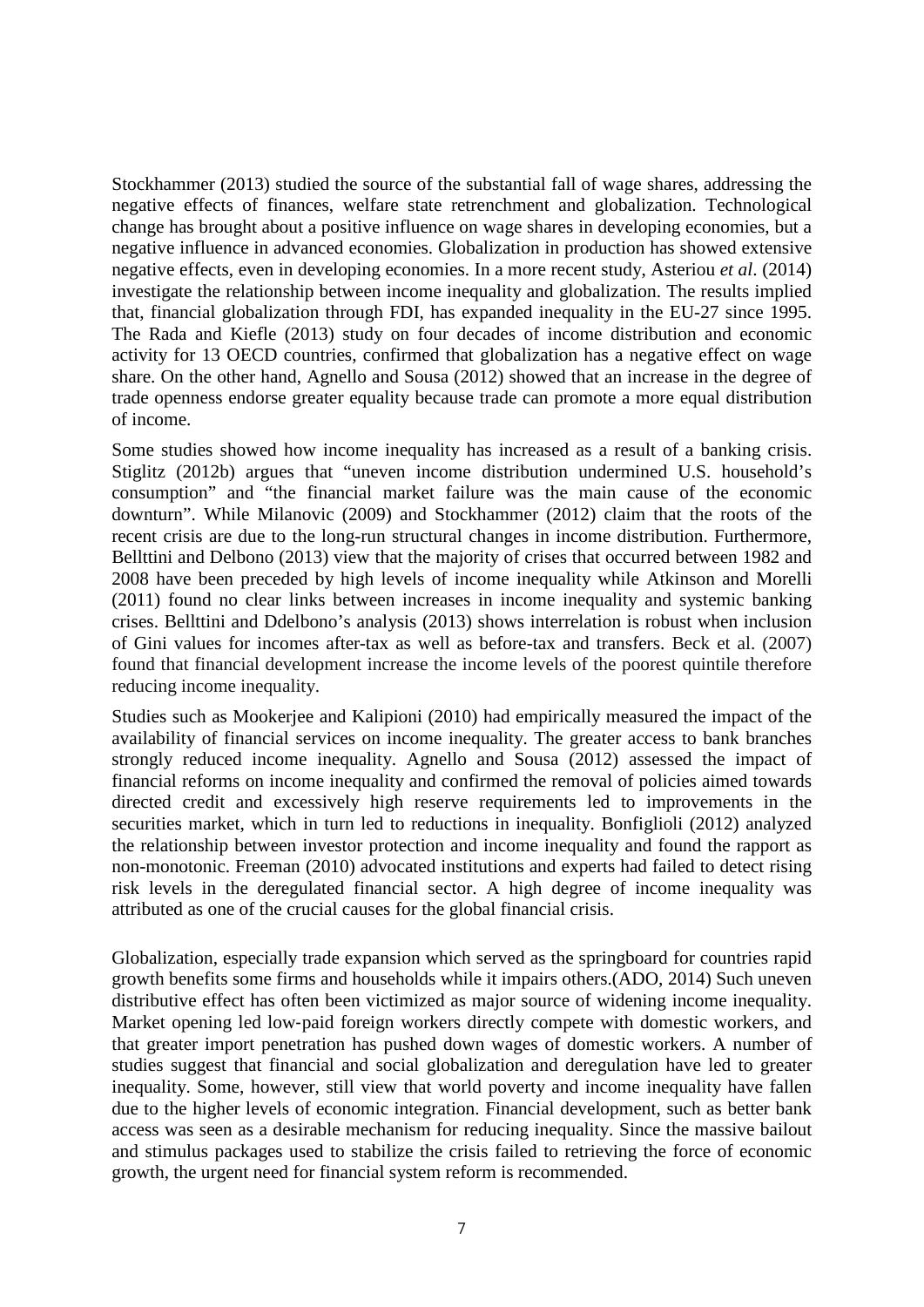#### **2.5 Labor Market Institutions**

Hendel *et al.* (2005) specifically focused on which labor market institutions affect inequality. The labor market components affect relative wages, the labor and capital shares, and the unemployment rate simultaneously, which in turn affects the distribution of personal incomes; "however the overall impact remains equivocal." (Hendel *et al.,* 2005) It is found that a higher minimum wage decreases inequality, but led high unemployment, the crucial cause of income inequality. Therefore, should the latter effect be dominant, it will result in a positive correlation between minimum wage and income inequality. No result, supporting direct or indirect effects of the unemployment benefit on the distribution of income was reported.

Lemieux (2007) discuss studies on labor market institutions whereby workers paid for performance are relatively less likely to belong to unions or to be paid around the minimum wage. While the fall in unionization and the real value of minimum wages may have caused wages gap, the growing rate of performance-pay has produced a somewhat similar outcome for workers located in a higher tier of the income distribution. Checchi and Peñalosa (2008) using a panel data of OECD countries for the period 1960-2000 found the high degree of wage bargaining coordination under strong unionization increase income inequality. Personal income inequality is a function of the wage differential, labor share, and the unemployment rate and labor market institutions affect income inequality through these channels but their overall effect is theoretically ambiguous. The high capital–labor ratios are linked with higher unemployment and consequently with a more dispersed distribution of income.

According to the literature surveys conducted by Gordon and Becker (2009), quantitative evidence in the studies exhibits a rather small role for the decline in unionization, but only for men. The effects of various institutions on inequality can be better estimated using the experience of different countries by allowing informed policy choices to be made in the future. Sologon and O'Donoghue (2009) estimated the impact of labor market policies and institutional factors on earnings mobility. Unionization increases earnings mobility, and relative high unemployment benefits would imply a relative low willingness to accept a lower paid job. Peñalosa (2010) found that strong labor market institutions not only reduce inequality but also increase employment and economic growth.

Lee and Saez (2012) made a theoretical analysis of optimal minimum wage policy. They concluded that policies for minimum wage and subsidies for low-skilled workers are complementary. The findings implied that in the short-run, the Stiglitz (1982) type of response is perceived as skills that are exogenous and have high occupation mobility. However, in the long run, it is more practical that individuals choose their occupation based on after-tax rewards. Rada and Kiefle (2013) by examining the long run dynamics in income distribution and economic activity for a panel of 13 OECD countries found unionization to have a pro-labor effect. Kenworthy and Smeeding (2013) found the minimum wage in the U.S. is determined by the government rather than collective bargaining. Despite the steady rise in income inequality, the minimum wage was allowed to fall in real terms.

A higher minimum wage has been widely considered as one of the factors that affect earnings distribution and the unemployment rate. Several studies show that the high degree of wage bargaining coordination under strong unionization negatively affects inequality. Gürtzgen (2009) using a linked employer-employee data set, analyzed the relationship between firm profitability and wages in Germany. In this research, there are indications that individual wages are affected by firm-specific and industry-wide wage contracts neglected in some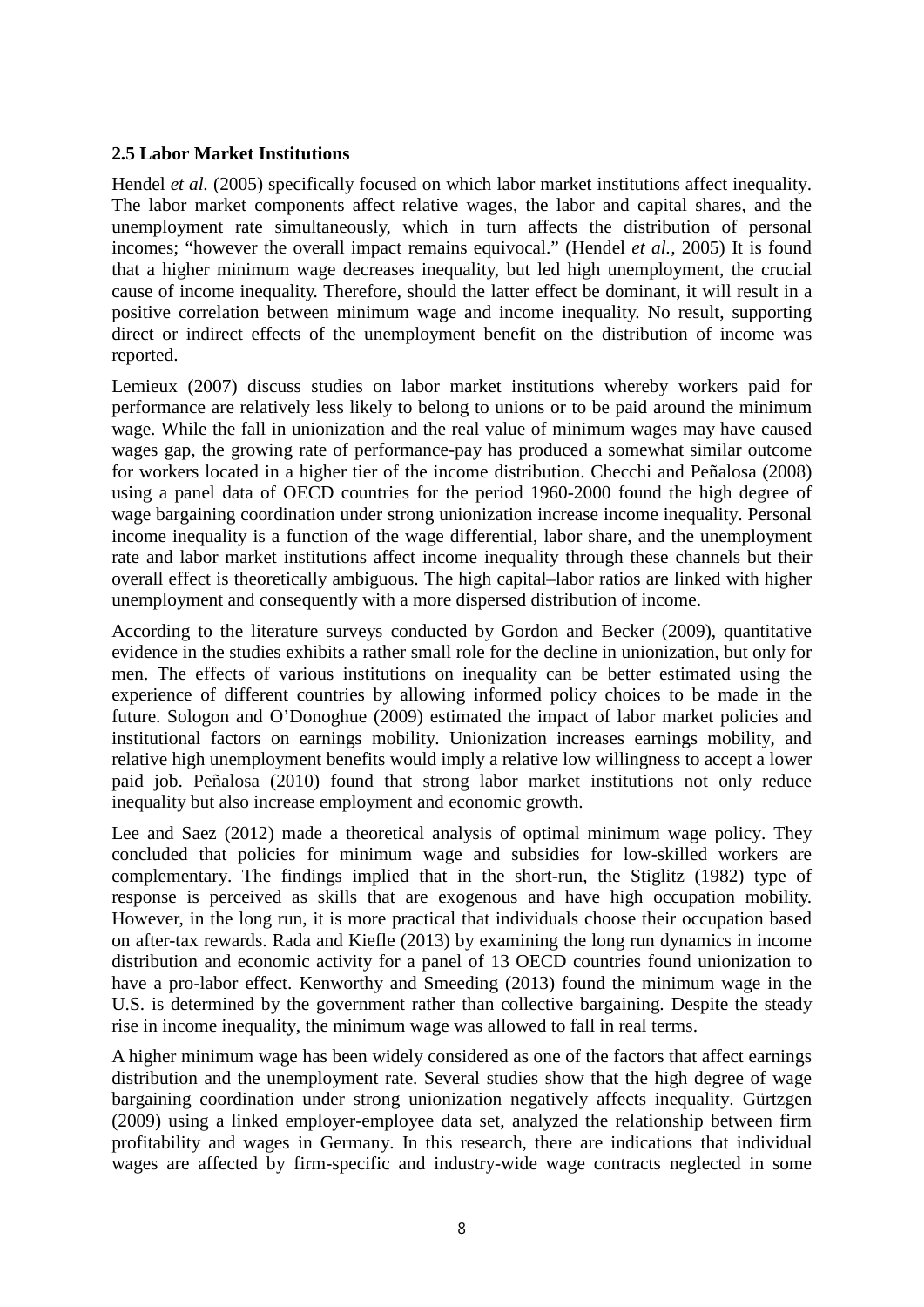studies listed above. However, different estimation methods confirm that accounting for unobserved individual and establishment heterogeneity point to a coefficient of zero.

### **2.6 Inequality Trend**

The evolution of income inequality over recent decades has been explored by several studies and reviewing the background of fiscal policy and the effectiveness of previously implemented polices would better channel for deriving an appropriate policy options for future.

Jäntti (1997) uses data from Luxembourg Income Study on developed countries. Increases in labor earnings inequality has primarily caused an increase in household income inequality in Sweden, the U.K., and the U.S. The key determinant of the evolution of inequality amongst U.K. households is mobility in factor shares. However, the influence of various factors on overall inequality differs across countries. Self-employment income in the U.K. and Canada, and income from property in the Scandinavian economies are found as main sources of overall inequality in income. These results have shown that it is challenging to generalize the causes of distributional changes.

Bowlus and Robin (2012) compared earnings inequality and mobility across the US, Canada, France, Germany and the U.K. during the late 1990s. They used a model of earnings dynamics and found that earnings mobility and employment risk are positively correlated with base-year inequality. However, Gordon and Becker (2008) found no distinctive changes in labor's share of national income over the last two decades, once a consistent cyclical chronology is applied. Rada and Kiefle (2013) exerted analysis on four decades of cyclical and long run dynamics in income distribution and economic activity for a panel of 13 OECD countries. The business cycle has been estimated as weakly profit-led, and that long-run equilibrium has been deviating towards a lower wage share.

Gottschalk *et al*. (2008) estimate the trend in the transitory variance of male earnings in the U.S. from 1991 to 2005 using unemployment insurance data. Despite substantial differences between the LEHD and the PSID in the levels of male earnings, the changes over time are transitory variances. Especially during the 1991-2003 periods, transitory variances fell then rose slightly. In a nutshell, the analysis of the LEHD data confirmed that the findings based on the PSID showed neither trend nor cycle over the period. Antonczyk *et al*. (2010) compares trends in wage inequality in the U.S. and Germany and empirical results show that the two countries showed a high degree of wage inequality increases and difference in patterns between 1979 and 2004.

Peñalosa (2010) studied whether growth is in tandem with income inequality and deems that output growth is achieved as a consequence of increases in physical capital, human capital, employment or the level of technology, and argues that each of these factors help to shape the relationship between growth and inequality. Inequality displays both a positive incentive effect and a negative opportunity creation effect on growth rates. Woo (2011) estimated the relationship between inequality and growth using a relatively large sample of countries. They present a strong supportive result about the negative link between inequality and growth over the period of 1960-2000.

Smeeding and Thompson (2010) using surveys of consumer finances data found that the impact of the great recession on inequality is ambiguous. Because three crises in the housing, stock markets and mass job losses affected incomes across the entire distribution, the overall impact on inequality is difficult to verify. The combined impact of the three crises after 2007 led to a decline in income inequality at the top of the income distribution. Despite declining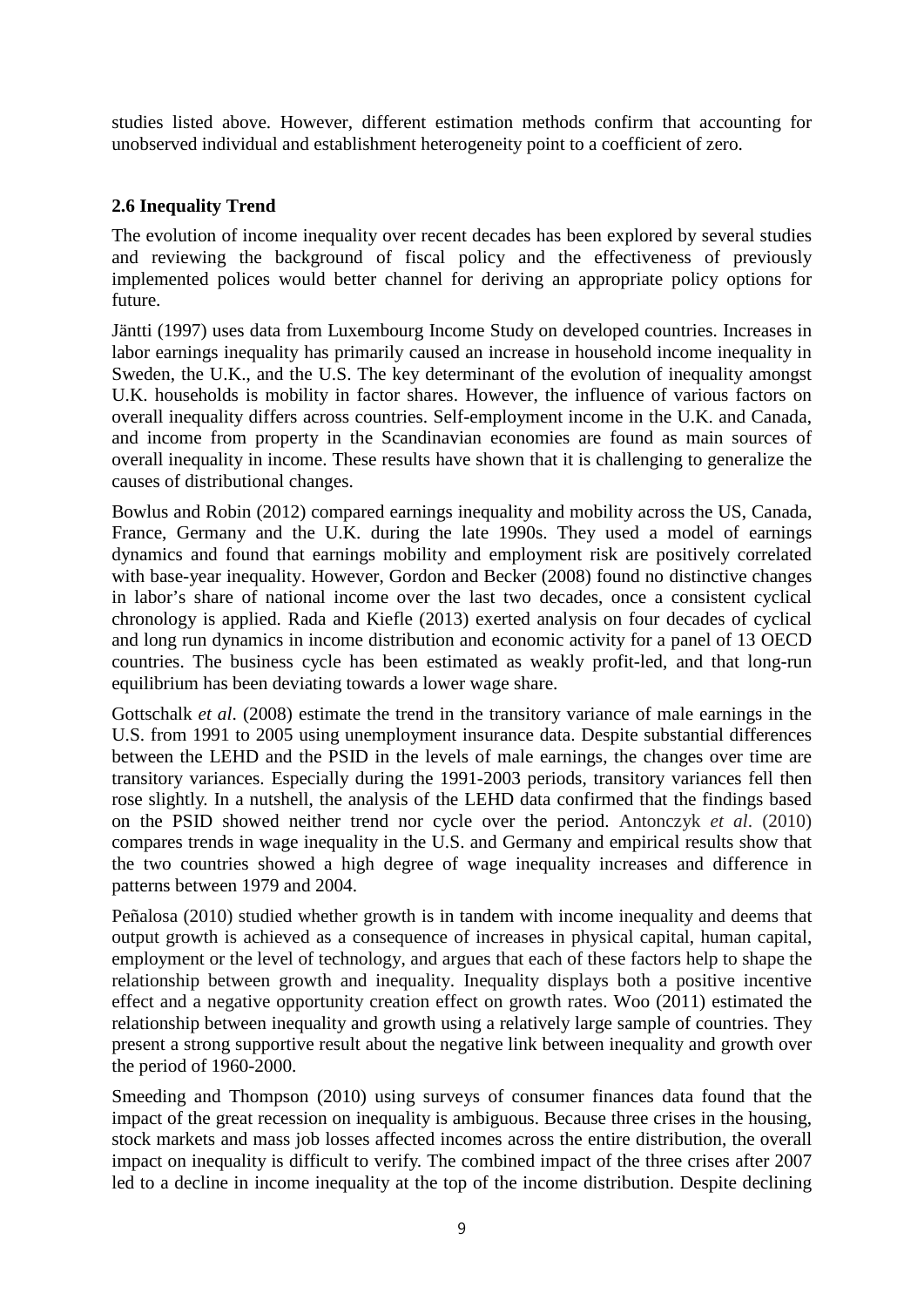from a 2007 peak, however, inequality remains high. They find a rising share of income accruing to real capital or wealth from 1989 to 2007. Atkinson *et al.* (2011) found that most countries experienced plunge in top income shares in the first part of the 20th century due to shocks to top capital incomes during the wars and depression.

Osberg (2013) shows that that the top 1% and bottom 99% in the U.S. and Canada have had divergent market income growth rates since the 1980s. According to the author, increasing economic instability in Canada and the U.S. is an implication of increasing inequality. Stockhammer (2013) studied the cause of substantial falls in wage shares using panel data for 71 countries from 1970 to 2007. He found that wage shares have fallen substantially over the past 25 years. This is part of a trend towards increasing inequality. Adjusted wage shares have declined in both OECD and developing countries.

From a household earnings perspective, the higher wage inequality, the greater the household income inequality. The impact of the financial crisis on inequality is imprecise. Because financial crises affect incomes across the entire distribution, its overall impact on inequality is difficult to verify. The output growth is achieved as a consequence of increases in physical capital, human capital, employment or change in technology. Each of these factors helps to contour the relationship between growth and inequality and its development patterns.

#### **3. Fiscal Policy in Advanced Economies**

Fiscal policy, i.e. direct income tax and transfers, exercised by advanced economies in general, have been proved to be distributive and progressive. Some studies have uncovered the fact that there is a positive relationship between fiscal consolidations and an increase in the income gap, which includes the European Monetary Union effect on income inequality. There are mixed views on the effect of fiscal policy on income inequality at one fell swoop. This section reviews the various topics of income inequality, economic growth, fiscal consolidation and other effects of fiscal policies implemented by advanced economies.

#### **3.1 Income Inequality Effects of Fiscal Policies**

Wolff and Zacharias (2007) assess the effects of U.S. government expenditures and taxation on household between the years 1989 and 2000. Incorporating the estimates of net government expenditures into a wealth-adjusted measure of income, the study finds that the overall income inequality declined significantly in line with net government expenditures. Analyzing the breakdowns suggested that expenditures, as compared to taxes, yield greater inequality-reduction results.

[Alesina and Ardagna \(2009\)](http://www.elgaronline.com/view/journals/roke/0-1/roke.2012.01.06.xml#ref-001) examined the cases of fiscal stimuli and fiscal adjustments in OECD countries from 1970 to 2007. It concludes that fiscal adjustments based on spending cuts accompanied by tax cuts is the most successful form of policy adaption. Kitao (2010) tested whether temporary fiscal policy, tax-cut and rebate transfer, to stimulate economic activities can enhance an economic recovery. A reduction in income taxation stipulates an immediate incentive to work and save more, which in turn raises aggregate output and consumption. Both policies improve the overall welfare of households and the rebate policy benefits especially for low-income households.

Peñalosa (2010) argues that fiscal policy can affect both economic growth and income distribution. Muinelo-Gallo and Roca-Sagalés (2011) examine the impact of different fiscal policy instruments on economic growth and income inequality of the 43 upper-middle and high-income countries over the period 1972–2006. Increase in public investment is proved to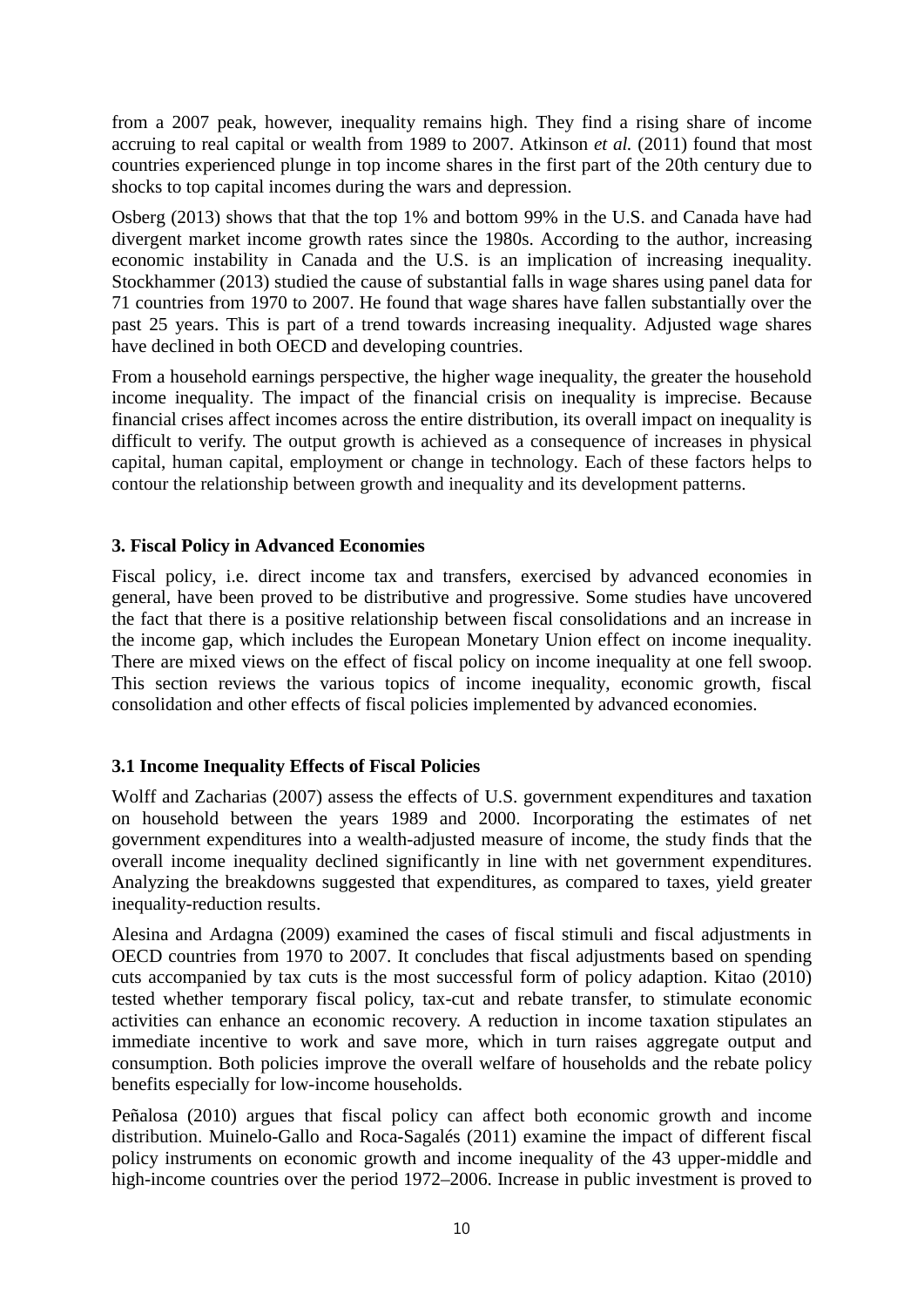reduce inequality without harming output while larger current expenditures and direct taxes diminish economic growth and reduce inequality. A similar upshot has been presented by Muinelo-Gallo and Roca-Sagalés (2013) for 21 high-income OECD countries during the same period. Distributive expenditures and direct taxes deteriorate GDP growth and net income inequality. Cutting non-distributive expenditure is divulged as the most adequate fiscal policy to facilitate GDP growth and reduce income inequality simultaneously.

Bargain (2012) applied micro-simulations to quantify the relative effects of fiscal policy and checking the sensitivity of the policy effect. Should reforms of income support and tax credits not be implemented, inequality and poverty depth can be amplified and a sharp drop in child poverty would not eventuate. Silva *et al*. (2013) studied how large fiscal multipliers in Europe are, for both spending and revenue variables with annual data from 1998 to 2008. The results recommended that during a recession period the public spending multiplier is positive whereas during a high inflation period it is smaller, and perhaps even negative. The effectiveness of the tax multiplier is shown to be greater in recessions while consolidation phases negatively affect the size of multipliers.

Peñalosa and Orgiazzi (2013) used data from the Luxembourg Income Study to examine some of the forces that have driven changes in household income inequality over the last three decades of the twentieth century. Study covered income inequality for six developed countries and found that earnings distribution is one important driving force behind recent trends. On several occasions, greater earnings dispersion has minimized its impact on overall household income inequality. As in Jäntti (1997), in some countries the contribution of selfemployment income and increases in inequality in capital income account for a substantial fraction of the observed distributional changes.

Thompson and Smeeding (2013) explore trends in inequality and poverty using both market and after-tax and transfer income during and after the Great Recession. Using market income, inequality and poverty rose sharply between 2008 and 2010. The primary exception is measures for the top of the distribution, where tax and transfer policies lowered inequality and poverty, but those policies were not the same across the entire population. Poverty declined among the elderly, changed little among children, and rose sharply among the working-age. Inequality fell across the total population, but there was no change among working-age households.

In sum, government expenditures, when compared to taxes, yield greater inequality-reducing results. The fiscal adjustments based on spending cuts accompanied by tax cuts has been proposed as one of the successful forms of policy for reducing inequality and facilitating GDP growth simultaneously.

#### **3.2 Improved Growth Effects of Fiscal Policy**

In general, the increases in government revenue that occur as a result of economic growth allow the government to employ policies that promote more jobs and swell benefits in kinds. In this regard, fiscal consolidation can be rather regressive and less distributive although mixed outcomes have been presented in some cases.

In a comprehensive study, Carre're and De Melo (2012) provided a cross country analysis of the correlation between fiscal policy and growth for 118 developing and 22 high income OECD countries during the period of 1972–2005. The study found that a growth event is more likely to occur when there is a fiscal event. In the case of a typical developing country, the probability of an occurrence of a fiscal event is high for the bottom half of the income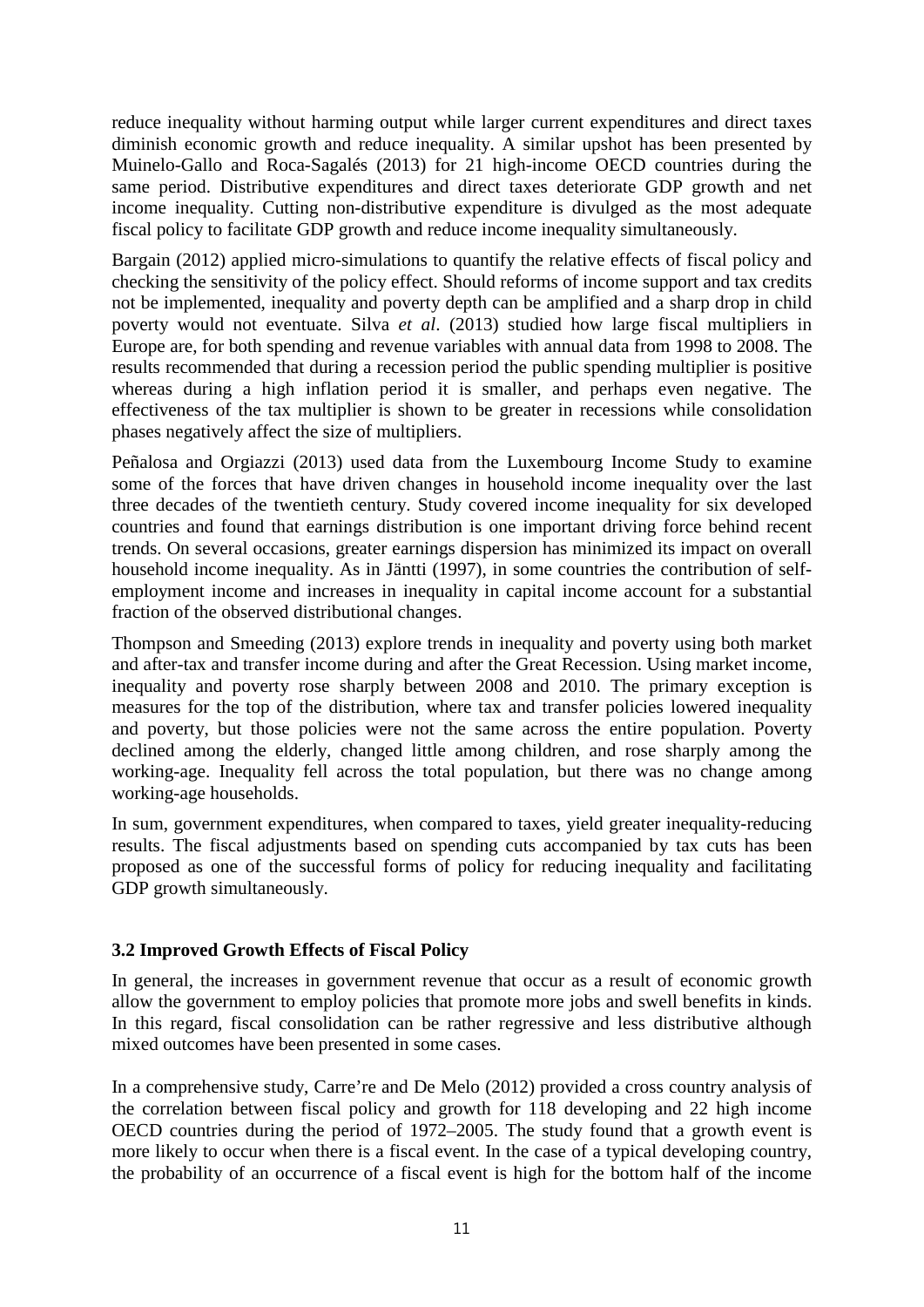distribution, but the probability that this fiscal event is followed by a growth event is higher for the third quartiles. This findings are consistent with the view that the success of a growthoriented fiscal expenditure plan for developing countries depends on their institutional environment.

Mertens and Ravn (2013) estimate the dynamic effects of changes in taxes in the U.S. by distinguishing between the effects of changes in personal and corporate income taxes. The result suggests different types of taxes should be distinguished when estimating their growth impacts. European Commission (2013) reported that fiscal devaluation has only a limited and short-lived expansionary effect on employment and GDP. The fiscal devaluation has a regressive effect to workers regardless of types of changes in the VAT rate. Tax swap cannot be the substitute for structural reforms needed for addressing causes of external imbalances and poor growth. The repeated use of consumption tax will eventually grind down the credibility of the government and minimize the effectiveness of the reform.

Kuttner and Posen (2002) investigated the effectiveness of Japanese fiscal policy over the 1976-1999 period by analyzing real GDP, tax revenues and public expenditures. The expansionary fiscal policy, in form of tax cuts or increased public expenditure, does stimulate the economy substantially. The results implied that a tax cut multiplier is 25% higher for a four-year horizon than that of public spending. Historical data showed that Japanese fiscal policy was contractionary in the 1990s leading to a significant variation in growth. Most increases in public debt were associated with declining tax revenues from the recession.

The effects of fiscal policy responses in 118 episodes of banking crisis in advanced and emerging market countries is examined by Baldacci *et al.* (2009). Timely countercyclical fiscal measures shorten the length of crisis episodes by stimulating aggregate demand. Fiscal expansions that support government consumption are more effective in decreasing crisis duration than those based on public investment or income tax cuts. Devereux *et al*. (2013) studied how Pigouvian levies on bank liabilities associated with systemic risk have affected European banks capital structures. In a related study, Göndör and Nistor (2012) empirically studied the relationship between FDI and fiscal policy and found that fiscal policy affects the competition environment and is a crucial factor affecting FDI.

Brzozowski and Gorzelak (2010) provided evidence on the impact of balanced budget and debt rules on the degree of fiscal policy volatility. Motivated by previous studies, which showed a negative and robust correlation of fiscal policy volatility and long run growth, they tried to identify the possible determinants of such a correlation. They concluded that fiscal rules have a significant impact on fiscal policy volatility, but depending on the target, public debt or fiscal balance, the rules will increase or decrease policy volatility.

A sound fiscal policy stimulates both FDI and economic growth, which in turn indirectly improves income inequality. The increases in government revenues that occur as a result of economic growth allows the government to implement policies that are conductive to business environments, promote more jobs and increase the benefit in kinds.

#### **3.3 Financial Consolidation Effects of Fiscal Polcies**

When introducing fiscal policy options, a key challenge is how to fiscal policy generates economy growth which in turn indirectly improves income inequality. A central concern lies on how to leverage fiscal policy for more inclusive growth while minimizing fiscal constraint. Fiscal consolidation is creation of contraction strategies for minimizing deficits and preventing the accumulation of more public debt. Larch (2012) finds that to run deficits across the cycle, so called deficit bias, is predominantly attributed to the 'common pool'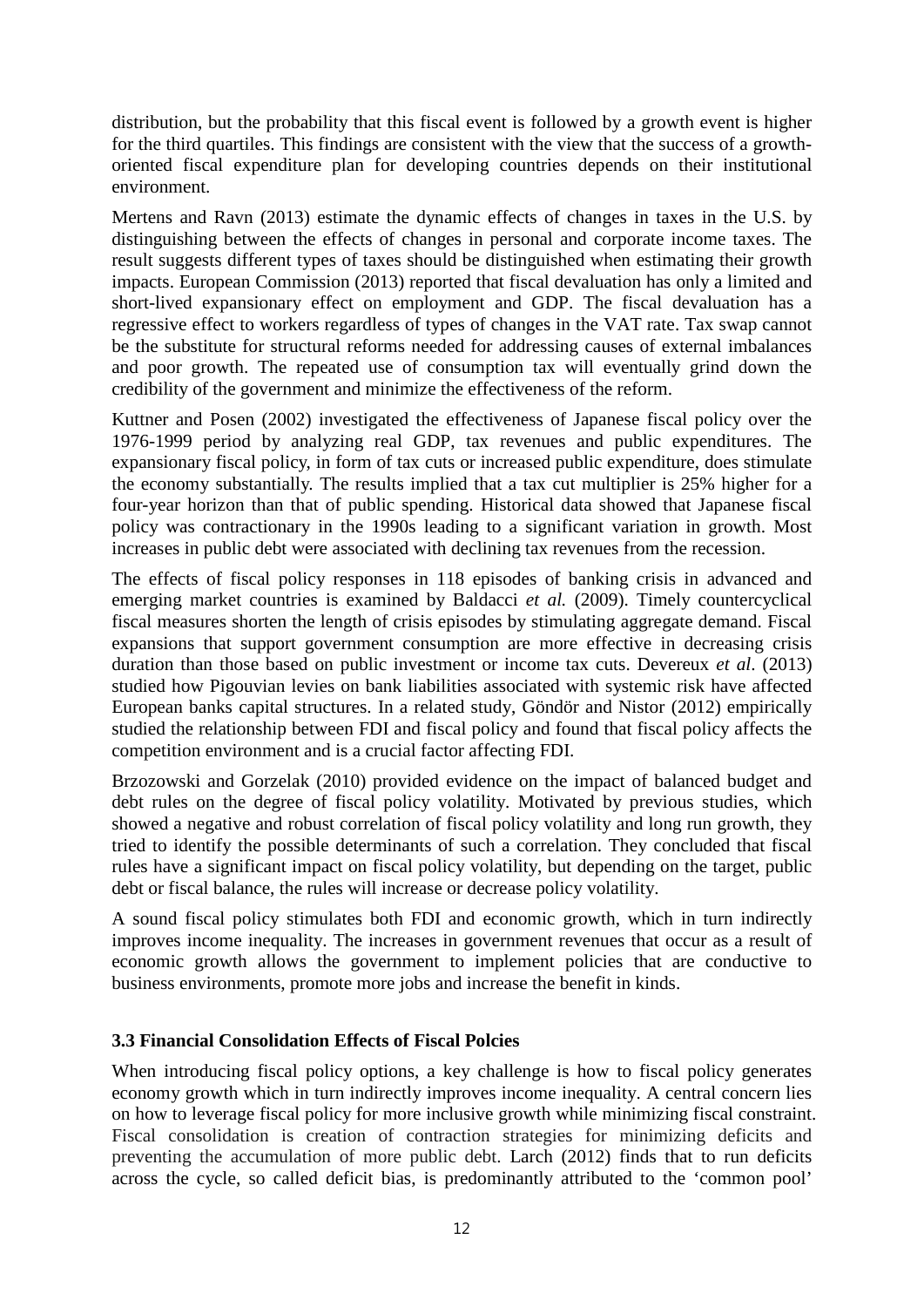problem especially for developed and middle-income countries, which externalizes the costs for society as a whole thereby overspending. According to the study, the relationship between income distribution and fiscal performance is indirect. He concludes that failing to address issues of income distribution may lead to unfavorable sustainability outcomes.

The Rada and Kiefle (2013) study of dynamics in income distribution and economic activity for a panel of 13 OECD countries, show that contractionary monetary policy, R&D spending and more financialization, shift from production to finance, have a negative effect on the labor's welfare. OECD (2013) reported that fiscal consolidation would make governments' policy goals elsewhere more complicated. Fiscal consolidation would slow the process of global rebalancing, undermine long-term growth and aggravate income inequality. The report recommended an implementing of consolidation strategies that minimize these adverse sideeffects.

Cottarelli and Jaramillo (2013) discussed the ongoing debate as to trade-off between fiscal policy and economic growth. Stabilizing public debt-to-GDP shows a penalizing effect to potential growth, which in turn would make it harder to sustain high public debt over the longer run. Thus, lowering public debt over time is inevitable. In the short-run, however, front-loaded fiscal adjustment is likely to hurt growth prospects, which would delay improvements in fiscal indicators, including deficits, debt, and financing costs.

Bouvet (2010) used data from 197 European regions between 1977 and 2003 and found that while income inequality has been decreased within richer countries, convergence criteria of the single market exacerbated regional inequality in poorer EU countries. Bertola (2010) argues that Europe's EMU had a relatively petite impact on income inequality due to its less munificent social policies. Conducting independent fiscal policies and enforcing income redistribution schemes became more difficult for National governments.

In a recent study, Agnello and Sousa (2012) assess the impact of fiscal consolidation on income inequality. A panel analysis of 18 industrialized countries from 1978 to 2009 shows significant rises income inequality during periods of fiscal consolidation. In addition, while fiscal policy driven by spending cuts seems to be detrimental for income distribution while tax hikes have an equalizing effect. The fiscal consolidation program shows quantitative impacts on income inequality. When consolidation plans represent a small share of GDP, the income gap widens, affecting households at the bottom of the income distribution. Considering the linkages between banking crises and fiscal consolidation, they found that the income gap effect is amplified when fiscal adjustments take place after the resolution of such financial turmoil.

In the short-run, front-loaded fiscal adjustments are likely to hurt growth prospects, which would delay improvements in fiscal indicators, including deficits, debt, and financing costs. A number of studies addressed that the relationship between income distribution and fiscal performance is indirect. Income inequality rises during periods of fiscal consolidation. The income gap widens, strongly affecting households at the bottom of the income distribution.

#### **3.4 Other Views on Effects of Fiscal Policies**

There are other effects than inequality and growth from fiscal policy and its consolidation. The Ardagna (2007) study looked at an economy that contained unionized labor markets and heterogeneous agents. Changes in macroeconomics and distributional consequences in response to the various fiscal policy implementations are examined. The author suggested that when employment in the private sector and capital stock fall, the economy contracts. Simulations implied that debt financed policy initiatives increases public employment, and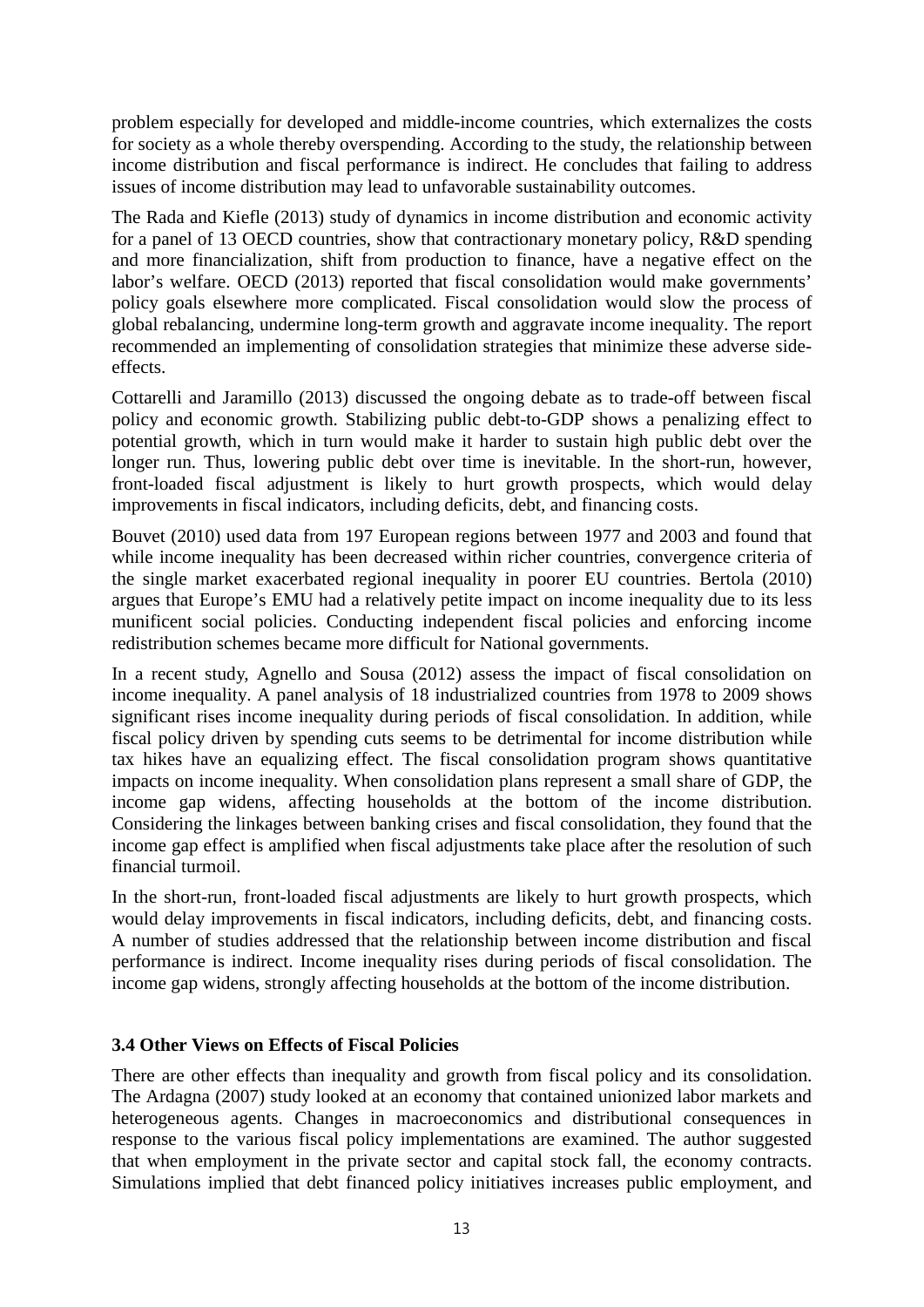wages and unemployment benefits increases workers' utility in the short-run. The negative effect of expansions in public employment are mitigated if public spending enters the production function. In another study, Benetrix (2012) studied the impact of fiscal shocks in a panel of 11 EMU countries and provided empirical evidence on the effects of different types of spending on real wages. The result shows that an increase in government spending raises the real wage with variable impact depending on the spending type.

Atkinson and Leigh (2010) used taxation data to create the distribution of top incomes covering five Anglo-Saxon countries of relatively similar backgrounds and tax systems. They find that a reduction in the marginal tax rate on wage and investment incomes increase the share of the top percentile group. Peñalosa and Turnovsky (2011) examined how changes in tax policies affect the dynamics of distributions of wealth and income. They investigated the impact of recent tax changes in the U.S. and Europe. Tax changes that affect working hours will affect wealth and income distributions, which in turn will either reinforce or offset the redistributive impact of taxes. Considering financing government expenditure, they found that with policies that reduce the labor supply and output, they also lead to a more equal distribution of after-tax income.

Beetsma *et al.* (2013) studied budgetary planning and implementation in the Netherlands over the period 1958-2009. The key findings are related to: planned surplus variability across terms, trend-based budgeting planning process, positive association between expected growth and public debt and how strict the budget plans will be. Kenworthy and Smeeding (2013) by analyzing U.S. data found that actual changes in tax or transfer policy did not raise inequality, government transfers and economic growth but merely kept up with inflation.

Policies that redistribute income in favor of only one particular type of worker are found to be detrimental to the workers as a group. While tax changes that affect working hours will affect wealth and income distribution, which in turn will either reinforce or offset the direct redistributive impact of taxes. Some studies showed that tax changes or transfer based policies had little effect on stemming the rise in inequality. Government transfers only keep up with the level of inflation, rather than making any contribution to economic growth.

#### **4. Fiscal Policy in Asia**

"Historically in Asia, the role of fiscal policy has been to facilitate economic growth by providing basic infrastructure while safeguarding macroeconomic stability. A tradition of fiscal prudence was instrumental in Asia's past success, along with public investments in growth conducive physical and human". (ADB, 2014)

Jomo (2006) argues that both rapid growth and structural change have reduced poverty in a number of East Asian economies. Income inequality has been low in Korea and Taiwan, but has risen in recent years. Contrary to Kuznets' hypothesis, the cases of Korea and Taiwan suggest that lower inequality can be complementary to rapid growth in early stages. In Thailand, Malaysia and Indonesia, despite different policies, poverty has declined, while income inequality trends have varied. With openness and sustained rapid growth, China has experienced increased inequality despite considerable poverty reduction. These suggest that inequality tends to worsen with economic liberalization in the absence of redistribution.

Using the Atkinson inequality measure of income distribution, Sato and Fukushige (2010) analyze the impact of China's income inequality on total income inequality among ASEAN countries. They found that China's domestic income inequality worsened income inequality among East Asian countries from the 1980s, and this effect became even more prominent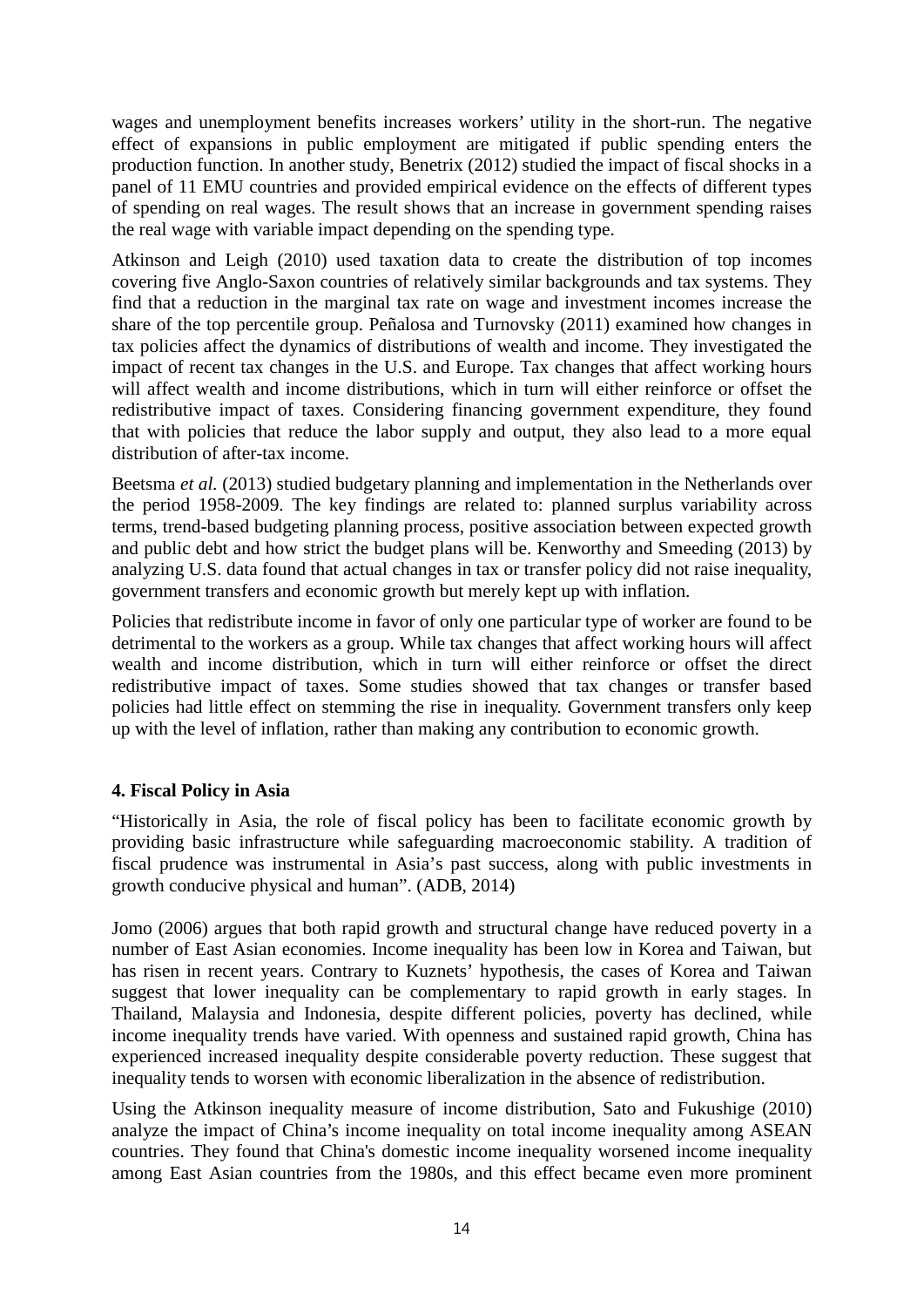from 1990. The growth of China's per capita GDP had an equalizing effect on income distribution initially, but was reversed around 1997. Although economic growth of China has improved income inequality it has had a more equalizing effect overall.

The ADB's (2012) research on financing Asian higher education for inclusive growth, have traditionally dominated debates on measures of financing higher education. Privatization of education is a pivotal component of the analysis. The study deliberately links the financing of higher education to questions of equity. Any higher education system that fails to cultivate the breadth of talent in society is sacrificing both quality and efficiency. The failure to make progress on inclusive growth is resulting in lower growth and higher inequalities. This issue is further emphasized in the ADB Outlook (2012) report suggesting that Asia's rapid growth in recent decades has led to a significant reduction in extreme poverty, but it has also been accompanied by rising inequality in many countries. Since the income inequality coexists with non-income inequality, it contrasts with the "growth with equity" characteristics. Since technological progress has favored capital over labor, the declining labor income share has resulted in rising inequality. In many Asian countries income inequality is due to uneven growth and unequal access to opportunity.

Claus *et al*. (2012) assesses the impact of fiscal policies on income inequality in Asia. In order to discuss the role and effectiveness of taxation and government expenditure on income distribution, it conducts analysis over the 1970-2009 periods. Even though tax systems tend to be progressive, government expenditures are a more effective tool for redistributing income. Both social protection spending and government expenditure on housing appear to increase income inequality. Rodgers and Zveglich (2012) examine gender inequality in labor markets in Asia and the Pacific, with a focus on the structural drivers of women's labor force participation. In Asia's lower-income countries, economic necessity is an important push factor behind women's employment. China and Taiwan have been successful in conducting policies to support women in market-based activities.

Kar and Saha (2012) conducted analysis on recent Latin America studies and argued that as the size of the informal economy grows, corruption is less harmful to inequality. They investigated if the Latin American environment applies to cases for developing countries in Asia where corruption, inequality and shadow economies are large. Both the corruption and risk guide indices are sensitive to a number of important macroeconomic variables. Although corruption increases inequality in the absence of the shadow economy, the income inequality tends to fall as there are larger shadow economies in South Asia.

Balakrishnan *et al.* (2013) assesses how pro-poor and inclusive Asia's recent growth has been, and what factors have been driving these outcomes. It finds that while poverty has fallen across the region over the last two decades, inequality has increased. Compared to other regions and to Asia's own past, the recent period of growth has been both less inclusive and less pro-poor. A number of fiscal policies are suggested to broaden the benefits of growth. These include increase in spending on health, education, and social safety nets; labor market reforms to boost the labor share of total income; and to make financial systems more inclusive. Yoshida *et al*. (2014) reviews different projection methods and estimates the global poverty rate of 3 percent by 2030. The study argues that accelerating growth is not enough and that sharing prosperity is essential in order to end extreme poverty in one generation.

Cornia and Martorano (2013) focus on the income inequality changes that have taken place in a few representative developing regions during the last 30 years. While inequality rose in the majority of the countries in the 1980s and 1990s, the last decade was characterized by divided inequality trends. With contrasting the experience of virtuous regions and non-virtuous regions, the difference in inequality trends was likely due to institutional factors and public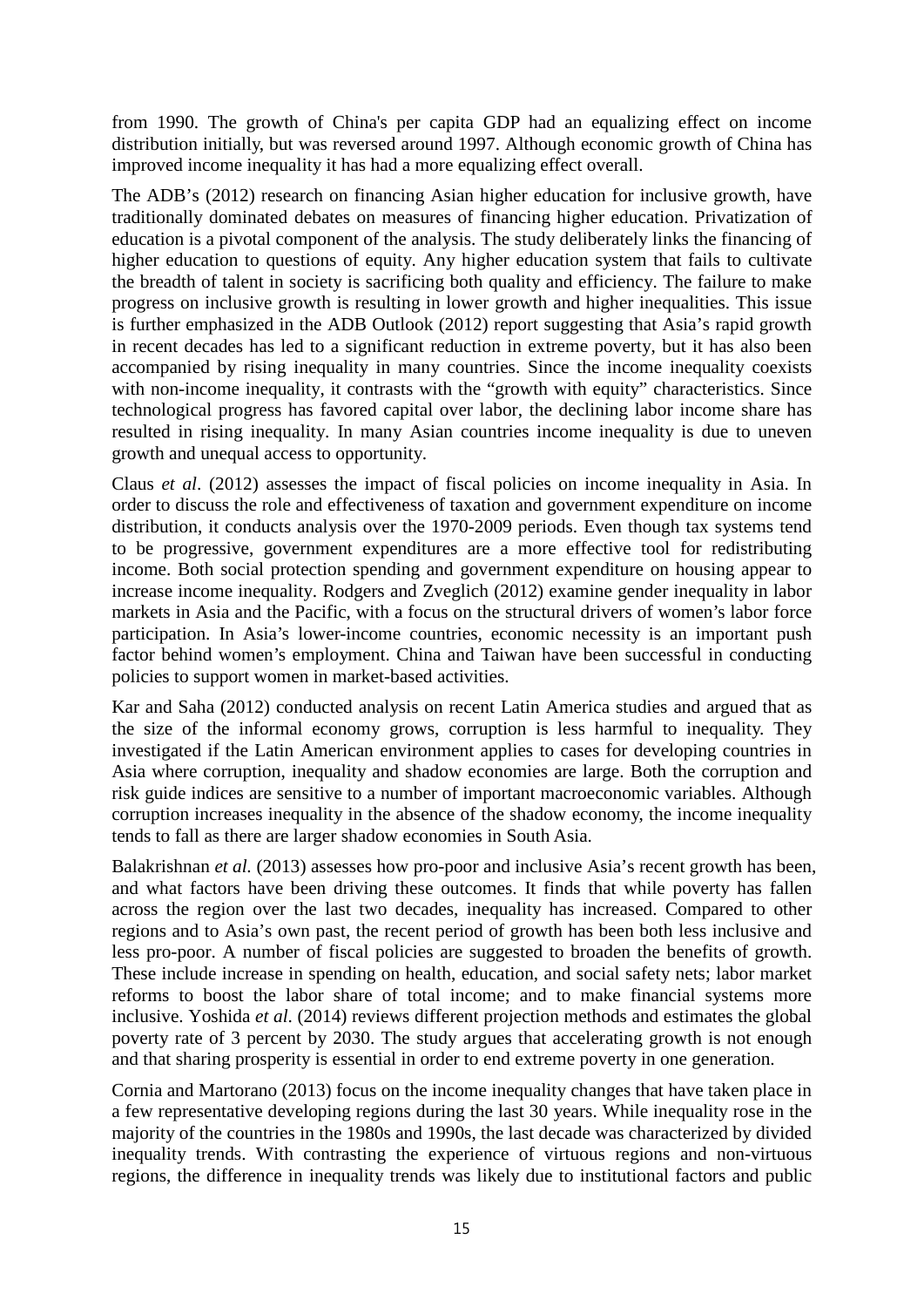policies. Tests conducted confirmed that a reduction in inequality levels is possible if appropriate macroeconomic, labor, fiscal and social policies are adopted by governments.

In many Southeast Asian economies, market liberalization policies and sustained economic growth platforms have led to both declines in poverty levels and variations in inequality trends. For some countries increased inequality levels have been experienced despite considerable poverty reduction. Several studies showed that income inequality tends to worsen with economic liberalization, especially in the absence of effective provisions for redistribution systems. Some suggested that a reduction in inequality levels is possible even during an economic liberalization process, given appropriate policies are adopted by governments.

#### **5. Poverty Reductions Policies**

In recent decades, the greater efforts and ranges of new policy measures, at the national and international levels, have led to major success in lowering the global poverty rate (UN, 2013). According to the UNDP (2013), the number of extreme poor has dropped by 650 million in the last three decades. However, human poverty is still prevalent in some parts of the world. During the processes of globalization and national developments, a large portion of the population had yet to experience the benefits of economic growth and social development and many still suffer extreme poverty. Along with income inequality, one of the major challenges that Asian countries are facing is the issue of poverty. Without properly addressing poverty issues, the region may encounter trouble in achieving its sustainable economic growth and developmental objectives.

A large number of studies are reviewed here, which cover an assortment of issues of ongoing debates on economic growth effects on poverty reduction, the correlation between income distribution and poverty, feasibility of policies implication on poverty reduction, and problems related to measurement and interpretation of the trend. There were neither solid results nor uniform views on the problem and trend while we found each of the studies substantial in its own right. It is worthwhile for policy makers in the Asian region to take each finding from these studies into account when pursuing policy initiatives for inclusive growth.

#### **5.1 Economic Growth and Poverty Reductions**

The large portion of poverty studies focused linkage of economic growth and poverty reduction and income distribution. Those who give more weight on economic growth often emphasize the needs to give priority and to exercise the growth oriented policy. The other side however argued that policy should be designed aiming both economic growth and poverty reduction simultaneously. Each study has addressed its own insight in diagnosing the cause and problems with the reframing of growth patterns or rearranging economic resources.

Christiansen and Todo (2013) conducted an empirical analysis for 59 developing countries from 1980 to 2004 on the relationship between economic growth rate and poverty reduction. The results show that migration out of agriculture into non-farm economy and secondary towns yield more inclusive growth patterns and reduce the poverty rate more rapidly than agglomeration in mega cities. In another study, Kurita and Kurosaki (2010) using household expenditure data, conducted an empirical analysis on the relationships among growth, poverty and inequality in Thailand and the Philippines. The result shows that inequality reduced the growth rate of per-capita consumption. The different patterns of two countries'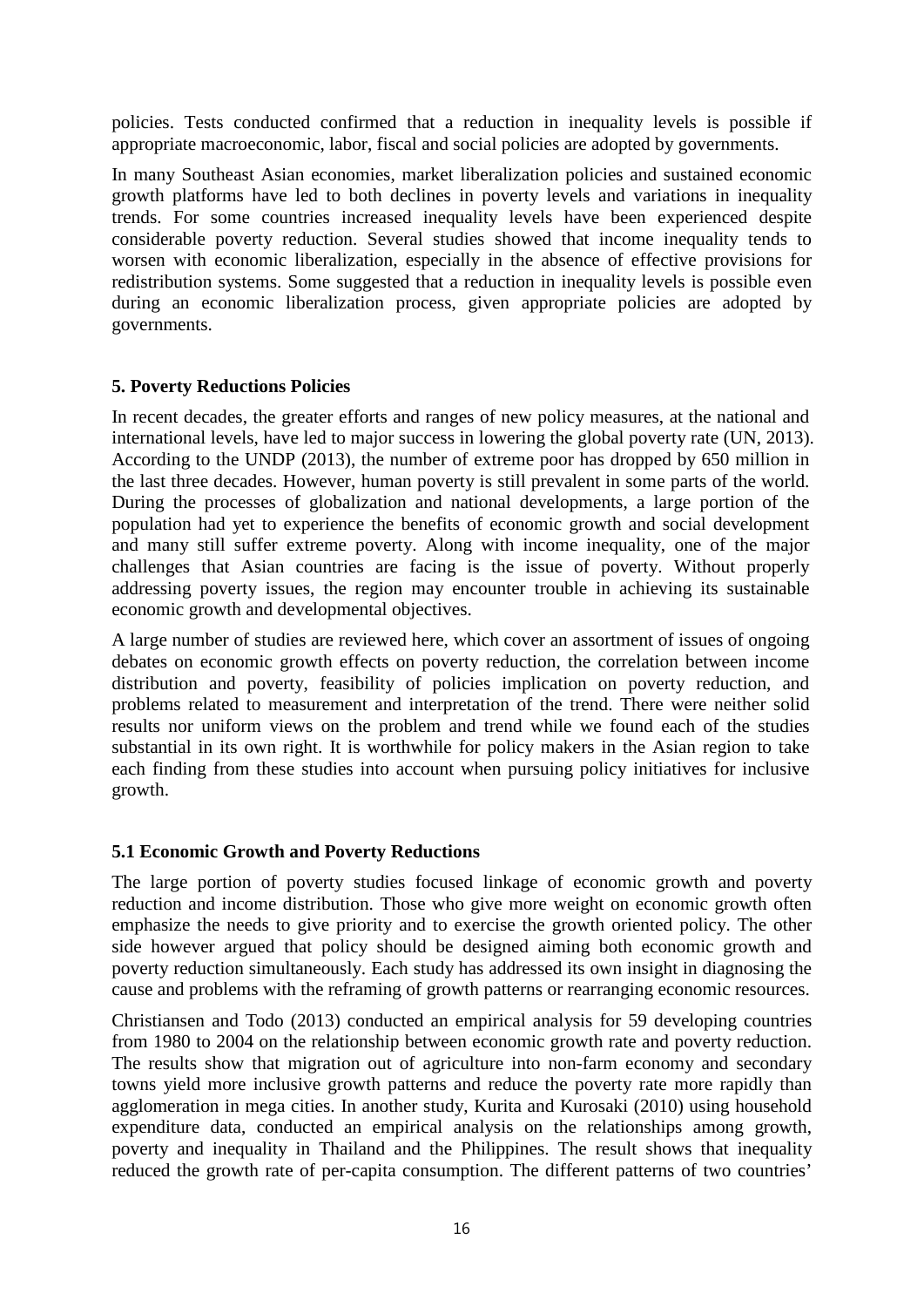growth and poverty reductions can be explained by the differences in inequality.

The empirical analysis of Dollar *et al.* (2013) which used the data from 118 countries over the last four decades, confirms that economic growth significantly reduces poverty. The major findings from the study are: (i) as mean incomes increase with economic growth, incomes of those in the bottom percentiles of the income distribution rise proportionally, (ii) no worldwide trend towards greater inequality has been observed, (iii) because of much higher economic growth rates in Asia, the growth in income levels of the bottom 40% has been much faster than that of Latin America. The authors are unable to draw a conclusion that any particular policies are more "pro-poor" or conducive to promoting "shared prosperity".

Using data from nine Asian countries for the period 1985–2009, Perera and Lee (2013) examined the effects of economic growth and institutional quality on poverty reduction and income inequality. Empirical results show that economic growth has no significant effect on income inequality but leads to poverty reduction. Improved government stability, law and order had a positive impact on poverty reduction. The degree of corruption, accountability, and bureaucratic quality matter for reducing poverty and improving income distribution. Policy measures of improving institutional quality enables them to tackle the problems of poverty and income distribution in developing Asia.

Klasen (2009) compared the level of poverty reduction in emerging countries 1980-2005 and found that absolute poverty is immediately reduced by any kind of income redistribution policies. Since the 1990s, the pace of poverty reduction has accelerated in Brazil but slowed down in both China and India due to the rising inequality. The author argues that low initial inequality promotes subsequent growth. Rising inequality ultimately undermines economic growth by reducing welfare, attenuating social stability and slowing down the poverty reduction. Policy makers should find a way to achieve growth without altering the inequality.

Ravallion (2011) found Brazil, China, and India made reductions to poverty levels during reform periods, but the degrees and causes of such achievement varied across the countries. Despite little economic growth, Brazil achieved a high rate of poverty reduction through complementing market reforms with progressive social policies. The success of Brazil will help China to perform better fiscal policy. In case of India, assuring poor people can participate in both the growth process and social policies is suggested. The important role of macroeconomic stability in poverty reduction is relevant to all three countries.

Montalvo and Ravallion (2010) using Chinese provincial panel data found that the huge reduction in China's poverty levels since 1980 was mainly driven by the rapid economic growth. The result showed that the China's primary sector, compared with manufacturing or service sectors, hugely contributed to reducing absolute poverty while the uneven growth process across the sectors diluted the pace of poverty reduction.

Donaldson (2008) analyzed the negative exception (income growth of the poor less than expected) and positive exception (income growth of the poor exceed expected) of growth effect for 22 countries. Results revealed that in many occasions "economic growth can be achieved without reducing the poverty rate". For negative exceptions, reckless economic growth helped the poor to a limited extent while economic recessions significantly hurt them. For positive exceptions, in spite of modest economic growth, the income of the poor increased despite growth or poverty rates declining.

While debates on how economic growth has effected poverty reduction in developing Asia. the distribution of income has not yet led to a concrete conclusion. Most studies agreed that "the quality of the growth does matter" which requires policy to be designed to accommodate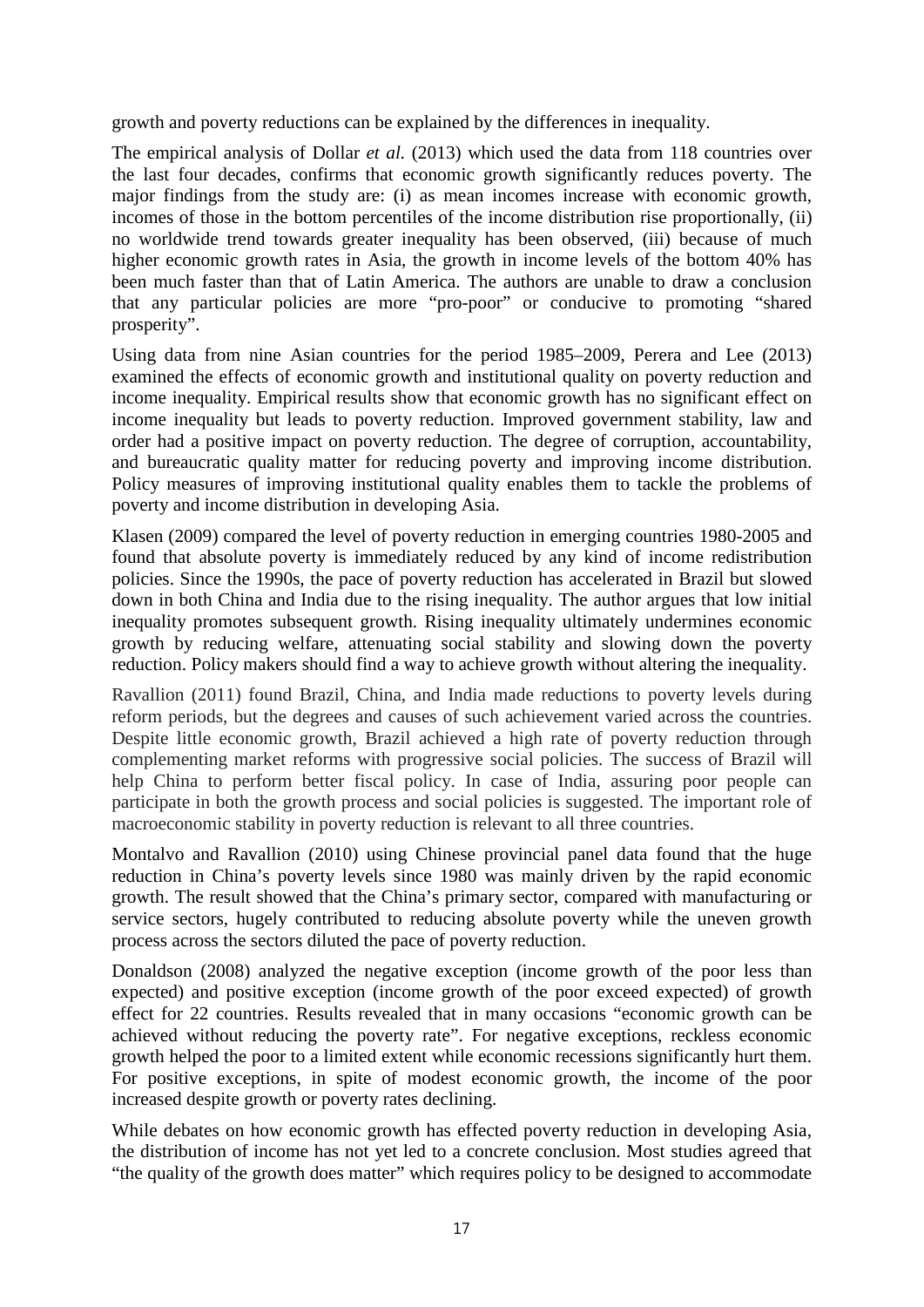both economic growth and poverty reduction simultaneously to pursue policy initiatives for inclusive growth.

#### **5.2 Poverty Reduction Trends and Measurement**

Chandy *et al*. (2013) studied how future poverty trends may unfold over the coming year. They compared the base line scenario and their alternative scenario on the expected degree of extreme poverty elimination by 2030. Based on the level of progress achieved so far, they viewed that a similar range of progress can be achieved as long as there is equity growth. India is expected to drive global poverty reduction over the coming decade. In general, they do not oppose what has been discussed on the level of poverty by 2030, but note that one cannot say for certain that these global rates of development can be sustained in the long run.

Sumner (2010) argued that the global poverty problem has changed because most of the world's poor no longer live in low-income countries (LICs). Previously, poverty was viewed predominantly as an LIC issue; nowadays such simplistic classifications are misleading. According to Chen and Ravillion (2012) who used household survey data from 125 countries for the period of 1979-2011, although progress has been uneven across the regions, the developing world has achieved a higher degree of decline both in absolute and relative poverty since the 1990s. The result shows that while the number of absolutely poor has fallen since the 1990s, the ranges of improvement have been fluctuating.

The OECD (2008) reported that income inequality of OECD countries has increased over the past two decades. No matter what kinds of measurement are implied, some countries are more unequal in their income distribution. There was also a widespread increase in poverty levels. Since 2000, Canada, Germany, Norway, the U.S., Italy, and Finland showed significant increases in income inequality while the U.K., Mexico, Greece and Australia achieved a reduction in income inequality. Income poverty among the elderly has decreased while the contrary result holds for young adults and families with children.

The OECD (2013) report compared the living standard of both poor and rich people under the criteria of mean income and income distribution. Countries with a wide income distribution (U.S.) would have lower living standards than those who live in countries with lower mean incomes but more narrow distributions (Sweden). On the other hand, the opposite trend was shown to be the case of rich people living in countries where mean incomes and distributions vary (Italy and Germany). Education and health are more equally distributed than income. Including consumption taxes into the analysis may show widening inequality, but less if one considers the effects of public services.

Alkire and Foster (2009) proposed a new methodology for measurement of multidimensional poverty. It can address various components of poverty, like poor health, inadequate education, low income, precarious housing, difficult or insecure work, political disempowerment, food insecurity, which have multiple domains and vary across people, time, and context. They suggested that each country's different stages of development should be taken into account when setting targets rather than implying uniform criteria.

Ravallion and Chen (2009) found that prevailing measures of relative poverty put an implausibly high weight on relative deprivation, such that measured poverty does not fall when all incomes grow at the same rate. This stems from the assumption that very poor people incur a negligible cost of social inclusion. The study proposed a new schedule of "weakly relative" lines that relax this assumption and estimate the implied poverty measures for 116 developing countries. The authors found that there is more relative poverty than past estimates have suggested. Despite falling numbers of absolutely poor, the number 'relatively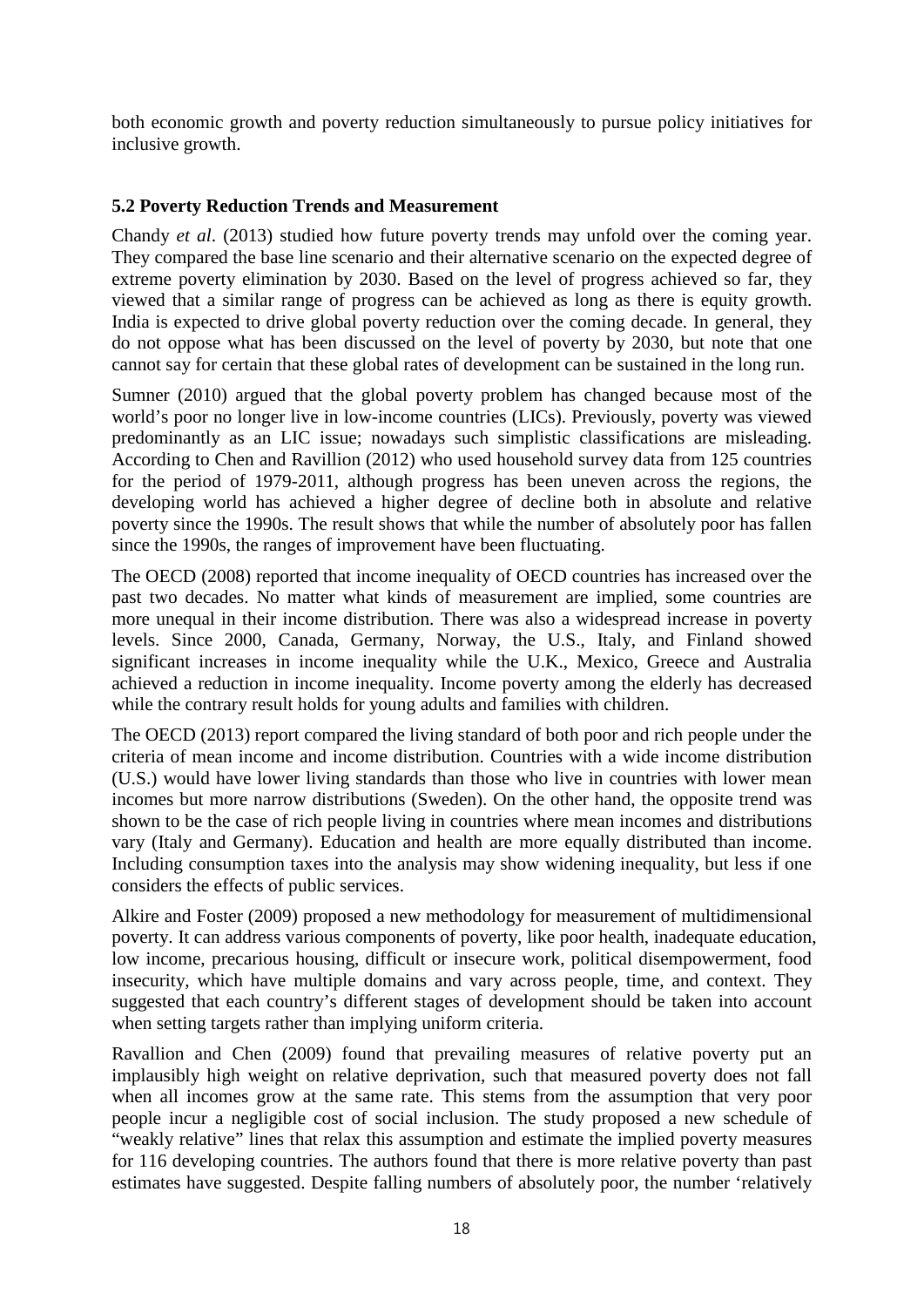poor' rose over 1981-2005.

Ortiz (2007) conducted research on global asymmetric trends in inequality and poverty. By arguing that national estimates are often less reliable due to political impact from disclosure of the reality, the author suggests special caution should be paid when using national level statistics. Ortiz also reviewed the prevailing debates concerning poverty, inequality and economic growth. The author urges to mitigate debt relief, impacts of global finance, and lack of access to market at the international level. Ortiz concludes that without properly addressing the long-term structural problems, neoliberal short-term policies cannot counter the decrease in welfare, low economic growth, unemployment and high public debt.

In general, the studies that examined poverty trends, showed evidence of a substantial degree of poverty reduction in terms of absolute poverty levels, but an increasing trend of uneven income distribution. Many suggest implementing more even distribution patterns can encourage domestic demand to foster growth through the increased consumption. Many others have particularly stressed the importance of implication of proper methodology to prevent the misinterpretation of any trend and figures.

## **5.3 Poverty Reductions Policy Effects**

In order to gain experience from assessment of poverty reduction policy effects, we review a selection of studies investigating the fiscal and macroeconomic policies at the individual and groups of countries both in Asia and elsewhere.

Barrientos (2013) argued that although the figures of global poverty lines and poverty gaps have shown significant improvements since 1990, the type of poverty during this time has been uneven across regions and countries. The dominant factor behind the improvements in reducing global poverty was mainly due to China effect. Maasoumi *et al.* (2013) conducted a stochastic dominance analysis to investigate the level of inequality that exists in China, and how relative welfare levels have changed over time and among population subgroups. The results show that continued improvements to the state of the Chinese welfare system during 2000 to 2009 were driven by a strong economic development and growth within the country. As for the income inequity, less evidence to suggest differences exist between some subgroups. Policy that favor the needs of single/divorced headed households are recommended as the effective tool for poverty reduction in China.

Fasih (2012) researched the factors behind India's rising poverty rates despite of the sound economic growth in the period. New banking policy that allows more citizens to access bank credit was suggested for India. Protecting the more vulnerable segments of the society such as the farmers and SMEs, where only limited access to credit for financing can be progressive too. Weiss *et al*. (2003) argued that although microfinance has positive impact on poverty reduction, it will be source of potential risk for bank's liability and expose bank customers to a great risk.

Grassmann (2011) studied both direct and adverse effects of food and fuel price increases in 2007-08 on five poor and five non-poor countries in central Asia. They investigated whether non-contributory cash transfers can minimize the negative effects of increases in food and fuel prices. Limited coverage and funding decrease the poverty program effect. Morgan (2012) argues that Asian countries need to seek for new agenda for their economic growth other than export-led growth. The problems related with export driven growth should be rendered to achieve sustainable growth. Macroeconomic policy can contribute to rebalancing growth. In Asian economies, macroeconomic polices that induce more consumption, is likely to be most successful to reduce any imbalances that exist.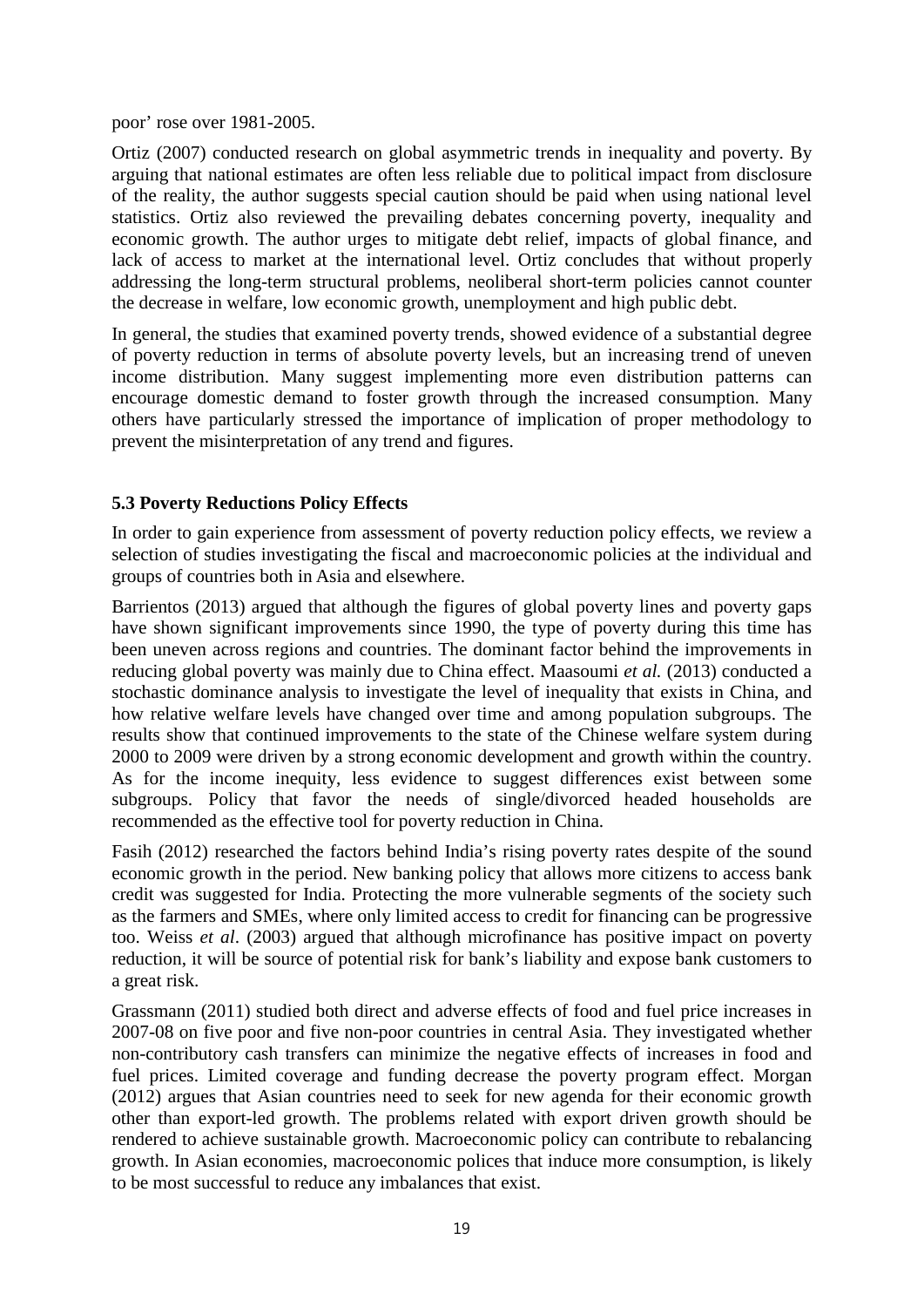According to Cremin and Nakabugo (2012), social development and human development, especially progress towards universal education, made a significant contribution to achieving sustainable economic development. Education efforts for reducing illiteracy, health improvement, lower fertility, improved infant survival, higher labor productivity, and more rapid GDP growth are the major forces behind sustainable development. Education plays a role as both a developmental goal and a means to developments. Tarabini and Jacovkis (2012) analyze the connections between education and poverty and how the poverty reduction has been consolidated and expanded. Estimation models of poverty and education are discussed as to how different international actors have adopted the policy. It reviews the current global development agenda to identify the major conceptualization and implementation challenges. According to Cremin and Nakabugo (2012), provision of good education is essential to confine poverty. Among policy options of inclusive growth in developing Asia, ADB (2014) finds public spending on health, education, and direct transfers to be particularly successful measures in lessening an inequality

Policy Brief (2008) presented a few key points needed to be taken into account when framing development policy. Growth is necessary, but it cannot be the panacea for tackling chronic poverty. Economic growth creates source from which social change can take place and provide greater opportunities of reflecting the voices of persistently poor people. Agénor (2004) studied the links between macroeconomic adjustment and poverty. Higher levels and growth rates of per capita income, higher rates of real exchange rate depreciation, better health conditions and greater commercial openness contribute in certain extent to poverty curtail, whereas inflation, income inequality, and macroeconomic volatility have negative effects on poverty reduction. Agénor found the relationship between growth rate and poverty to be asymmetric.

The Ferreira et al. (2010) using Brazil's GDP data for a twenty-year period found service sector's growth more effective in poverty reduction than growth in the agricultural or industry sectors. Economic growth played a relatively small role in underpinning poverty reduction between 1985 and 2004. The expansion of social security and social transfers also reduced the poverty. Barrientos (2013) suggest providing direct transfers through cash and in kind are proven as the most significant antipoverty policy in developing countries. As for low and middle-income countries, direct transfers to households are most progressive. Income transfers, incorporated with human development objectives, can enhance the productive capacity of households.

Caminada and Goudswaard's (2009) provide a descriptive analysis on the efficiency of social transfers for poverty reduction in the EU. A high degree of negative correlation between the level of social expenditure and poverty has been captured. After correcting for the impact of taxes and for private social arrangements, the correlation became weaker. At the program level, family programs and child support alleviate poverty. Koch (2012) investigated how the EU development policy can properly accommodate the changes of the development landscape which varies in terms of geography of power, wealth and poverty. Two main findings, for wealthier countries, a better coordinated cross-country division of labor be implemented to avoid marginalizing some segments of the population, and the EU development policy should continuously engage with emerging and other developing countries.

Hong and Tang (2012) examined the role of macroeconomic policies during the GDP recessions period and financial downturns of 21 developing Asian economies. When attempting to counteract a GDP recession, Asian economies tend to be more reliant on fiscal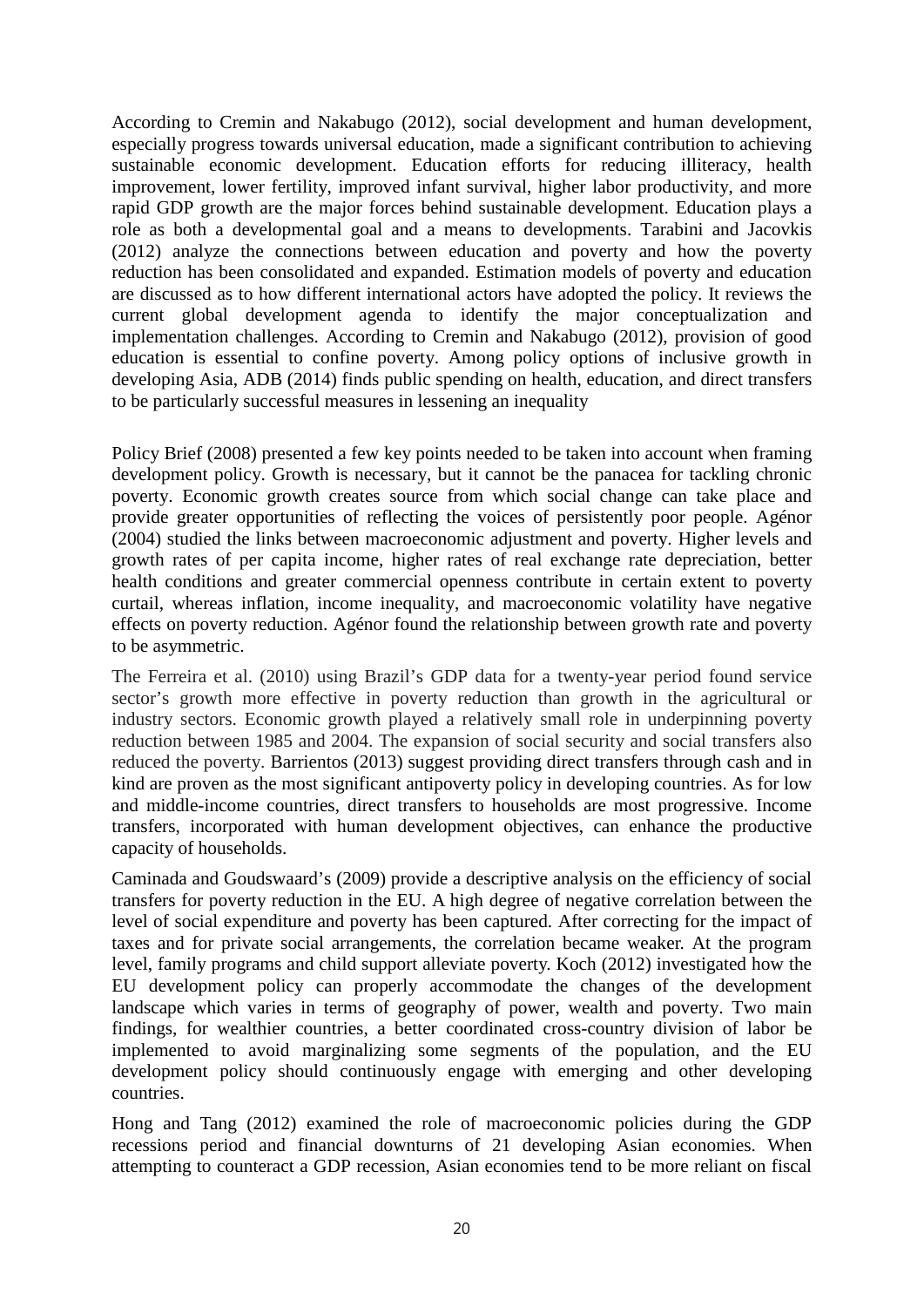than monetary policies. Asian Governments expanded their spending during a recession while OECD economies tried to keep equilibrium between fiscal and monetary policies. In Asia, an increase in government spending and a reduction in interest rates during a recession period were progressive. In the case of OECD countries, only monetary policies acted as progressive when they recovered from a credit contraction.

#### **6. Summary, Conclusion and Recommendations**

A series of articles on income inequality, poverty reduction and inclusive growth posits a number of conclusions. Although proposed remedy measures and derived conclusions are unlike case by case, most views are centered at seeking the policy options of efficient growth in tandem with equitable distribution of growth.

In advanced economies, the setback of high debts and mismatched skills of youth called for a need to integrate professional and academic education system by which high level of vocational skills can be endowed to the students WEF (2014). Both WEF (2014) and IMF (2013) suggest that securing the trust and support from the citizens through the implementation of transparent and reliable fiscal policy is requisite to have a successful policy effect. A fair and sustainable tax and redistribution system are considered as fairly effective means of achieving economic growth, enhance social protection and alleviates poverty. EC (2013) and IMF (2013) further emphasized that, the political motives of targeting both short term achievements and an immediate public support, would impede the long term economic progress. The empirical analysis on political-oriented remedies effect with efficiency of fiscal policy and economic growth would be meaningful works for further research, although its result will inflame potential debates among the participants. Having a reliable data set for such studies is a quite a challenging task too.

In an era of globalization, one country's decision to levy a higher tax rate on the wealth and capital assets, along with issues of individual and corporate tax evasion, cross border asset transfers will be something that is closely followed. Zucmzn (2013) shows that almost 8% of the global financial wealth of households is in the custody of tax heaven countries. In Göndör and Nistor (2012), the fierce competition amongst nations for inviting more FDI to their country by offering attractive tax packages and benefit schemes is mutually conflicting with countries attempt to alleviate internal income disparity. IMF (2013) and WEF (2014) suggest that, further studies of the impacts of tax avoidance and FDI strategies of neighbors will provide a better picture on these issues. Both of them have suggested that although the process of overcoming national self-interest is challenging, global cooperation to detect cross border tax evasions should be home where countries can achieve mutually beneficial economic growth.

A large proportion of the articles dealt with the injustices associated with the dominant share of wealth of high income groups and the excessive earnings made by financial sectors' participants. The wide spread risks from the global financial crisis motivated and facilitated ferocious discussion about this end. IMF (2013) report states that, tax policy changes aimed at particular groups has no evident effect on scaling down an income inequality, and its distribution effect of wealth is even less clear. The studies of income tax found that advanced economies are prone to raise their tax revenue by imposing higher marginal rates to the highest income group. The effects of changes in personal and corporate income taxes show significant short-term output effects (Mertens and Ravn, 2013). The IMF (2013) report suggests that, personal income tax has performed larger multipliers effect than that of corporate income tax.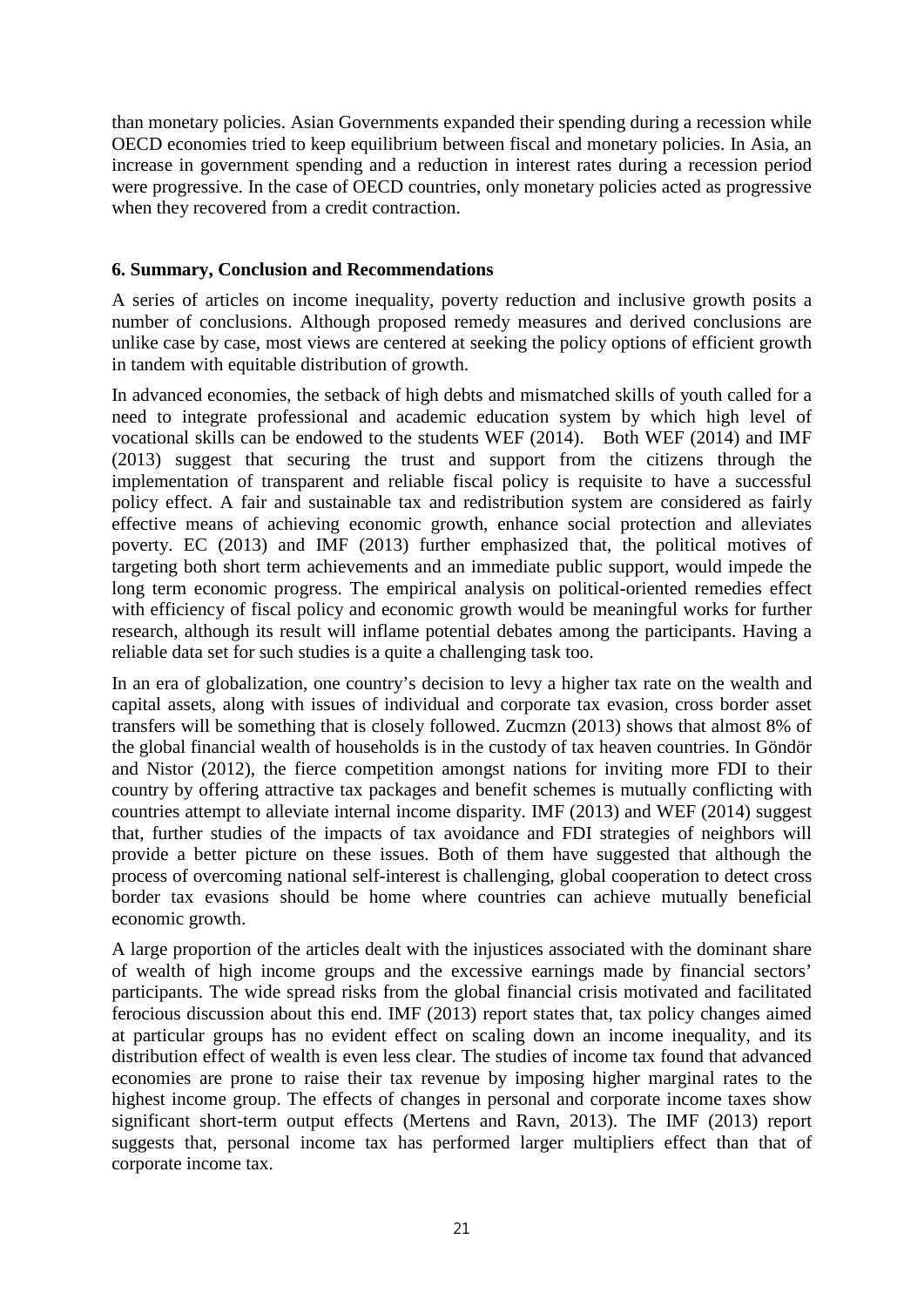Taxation of the financial sector has engrossed considerable attention from academia and international institutions. The marginal tax on capital income is revealed as very progressive because the richer groups are imposed a higher tax rate. The debates on this particular issue are still unending. Discussion on the fiscal devaluation, especially an empirical analysis of EC (2013), shows that fiscal devaluation is a temporal complement for remedy of economic downturn with very limited effect on structural reform. As for the consumption tax such as VAT, its impact on workers' welfare was regressive regardless of types or marginal rate of tax. As evidenced in IMF (2013) and Eurostat (2013) reports, as to the fiscal consolidation effect, few countries raised property taxes within a limited scope and its impact on wealth distribution has been mixed.

Provision of direct transfers through cash and in kinds, are demonstrated as the most effective antipoverty policy, particularly in developing countries. Provision of an easy access to the financial market, especially countries like India, and an expansion of education opportunity to the poor, were recommended as useful poverty reduction measures. The counter arguments on the other hand, such as Caminada and Goudswaard's (2009), show a high degree of negative correlation between the levels of social expenditure and poverty reduction. We find this issues reserve a further investigation.

Policies adopted by the countries and their experience will be a good lesson for policy makers in achieving inclusive growth of their countries. While the global poverty line and poverty gap have reduced significantly since 1990, the performance rate has been uneven across regions and countries. The studies here discussed economic and social policies toward the poverty reduction, remedies for income inequality and proposed various measures for accomplishing a more inclusive growth. The policy, that can alleviate poverty level and expand distributive effect, is ultimately progressive in long term prospective.

Depending on each nation's circumstance, policy would have different effect thus solutions need to be tailored in accordance with individual country's status (ADB, 2014). Policy of quality growth which can smooth out growing unemployment rates and widening income gaps has been recommended by many studies. While no single policy can be panacea for curing all problems at once, we find that the evidence-based policy planning and implication are home for Asia government to successfully target the inclusive growth.

#### **References**

- Agénor, P.R. (2004), "Macroeconomic Adjustment and the Poor: Analytical Issues and Cross-Country Evidence", *Journal of Economic Surveys* 18(3), 351-408.
- Agnello, L., Sousa, R.M. (2012), "How Does Fiscal Consolidation Impact on Income inequality?", *Review of Income and Wealth,* DOI: 10.1111/roiw.12004.
- Alesina, A.F., Ardagna, S. (2009), "Large Changes in Fiscal Policy: Taxes versus Spending", NBER Working Paper Series 15438.
- Alkire, S., Foster, J. (2009), "Counting and multidimensional poverty measurement", *Oxford Poverty & Human Development Initiative,* Working Paper No. 32.
- Antonczyk, D., DeLeire, T., Fitzenberger, B. (2010), "Polarization and Rising Wage Inequality: Comparing the U.S. and Germany", IZA Discussion Paper No. 4842.
- Ardagna, S. (2007), "Fiscal policy in unionized labor markets", *Journal of Economic Dynamics & Control* 31, 1498–1534.
- Asian Development Bank (ADB, 2012), "Counting the Cost, Financing Asian Higher Education for Inclusive Growth", ISBN 978-92-9092-580-4.
- Asian Development Bank outlook (ADB Outlook, 2012), "Confronting Rising Inequality in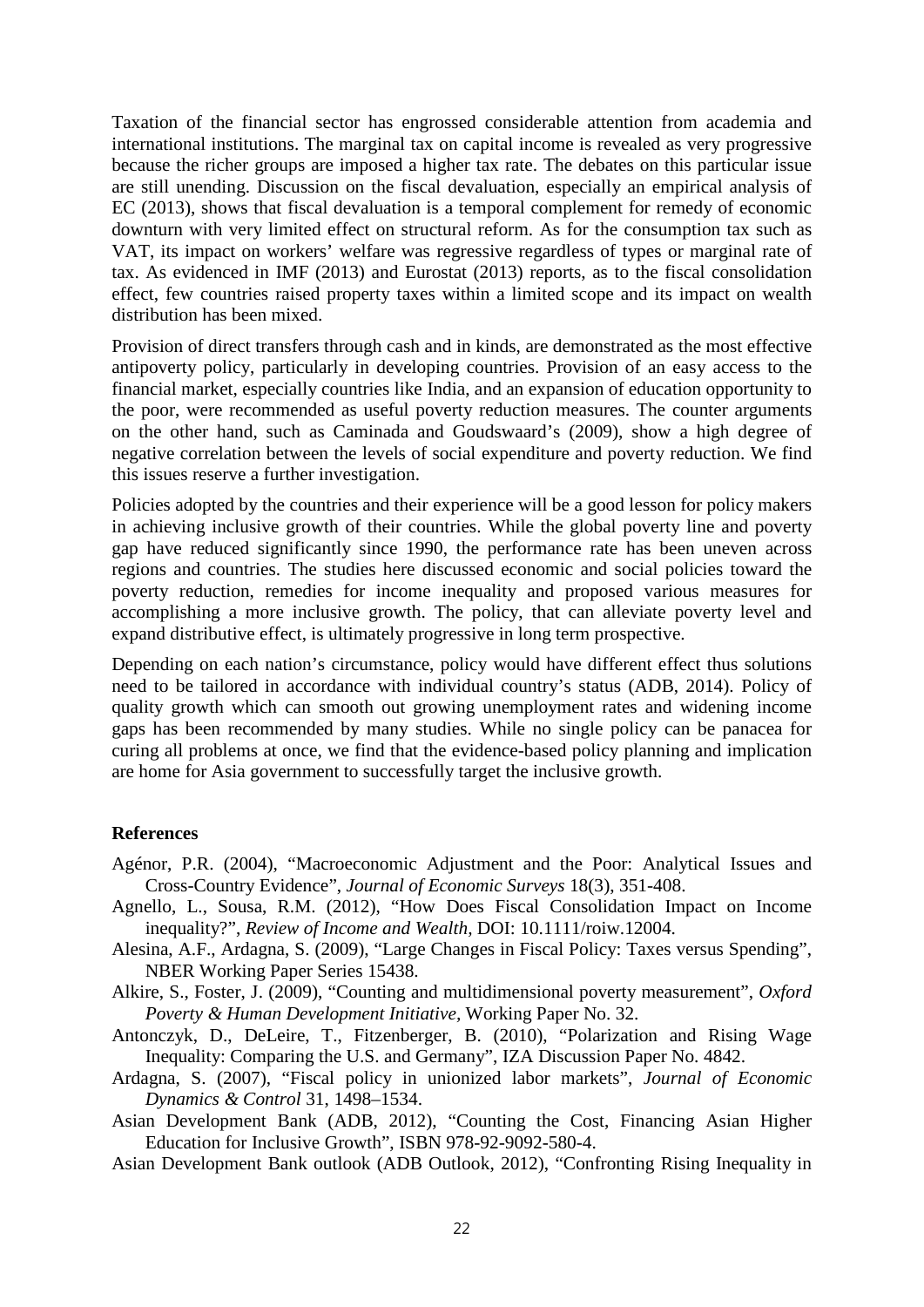Asia", ISBN 978-92-9092-607-8.

- Asian Development Bank outlook (ADB Outlook, 2014), "fiscal policy for inclusive growth", ISBN 978-92-9254-453-9 (PDF)
- Steriou, D., Dimelis, S., Moudatsou, A. (2014), "Globalization and Income Inequality: A Panel Data Econometric Approach for the EU27 Countries", *Economic Modelling* 36, 592–599.
- Atkinson, A., Leigh, A. (2010), "The Distribution of Top Incomes in Five Anglo-Saxon Countries over the Twentieth Century", Australian National University Centre for Economic Policy Research Discussion Paper No. 640.
- Atkinson, A. (2007), "The distribution of earnings in OECD countries", *International Labour Review* 146(1–2), 41-60.
- Atkinson, A., Piketty, T, and Saez, E. (2011), "Top Incomes in the Long Run of history", *Journal of Economic Literature* 49(1), 3–71.
- Atkinson, A., Morelli S. (2012), "Chart book of Economic Inequality: 25 Countries 1911- 2010", Institute for New Economic Thinking (INET) Research Note 015.
- Atkinson, A., Morelli S. (2011), "Economic Crises and Inequality", UNDP, Research Paper 2011/6.
- Balakrishnan,R., Steinberg C., Syed, M. (2013), "The Elusive Quest for Inclusive Growth: Growth, Poverty, and Inequality in Asia, Working Paper/13/152, Asia and Pacific Department of International Monetary Fund.
- Baldacci, C., Gupta, S., Granados, C.M. (2009), "How Effective is Fiscal Policy Response in Systemic Banking Crises?" IMF Working Paper 09/160.
- Bargain, O. (2012), "The Distributional Effects of Tax-benefit Policies under New Labour: A Decomposition Approach", *Oxford Bulletin of Economics and Statistics* 74(6), 856-874.
- Barrientos, A. (2013), "Inequality, Poverty, and Antipoverty Transfers", Background Research Paper for Post-2015 UN MDG Development Agenda.
- Bastagli, F., Coady, D., Gupta1, S. (2012), "Income Inequality and Fiscal Policy", IMF Staff Discussion Note SDN/12/08.
- Beck, T., Demirgüç-Kunt, A., Levin, R. (2007), "Finance, inequality and the poor", *Journal of Economic Growth* 12, 27–49.
- Beetsma, R., Giuliodori, M., Walschot, M., Wierts, P. (2013), "Fifty years of fiscal planning and implementation in the Netherlands", *European Journal of Political Ec*onomy 31, 119–138.
- Bellettini, G., Delbono, F. (2013), "Persistence of high income inequality and banking crises: 1980-2010", *Quaderni -* Working Paper DSE No. 885.
- Belzil, C. (2007), "Testing the Specification of the Mincer Wage Equation", *Institute for the Study of Labor* (IZA) March 2007 Discussion Paper 2650.
- Bénétrix, A.S. (2012), "Fiscal Shocks and Real Wages" *International Journal of Finance and Economics,* 17, 203–220.
- Bergh, A., Nilsson, T. (2010), "Do liberalization and globalization increase income inequality?", *European Journal of Political Economy* 26, 488–505.
- Bertola, G. (2010), Inequality, integration, and policy: issues and evidence from EMU.
- Bonfiglioli, A. (2012), "Investor protection and income inequality: Risk sharing vs. risk taking", *Journal of Development Economics* 99, 92–104.
- Bouvet, F. (2010), "EMU and the dynamics of regional per capita income inequality in Europe"*, Journal of Economic Inequality* 8,323–344.
- Bowlus, A.J., Robin, J-M. (2012) An International Comparison of Lifetime Inequality: How Continental Europe Resembles North America", *Journal of the European Economic Association,* 10(6), 1236–1262.
- Brzozowski M., Gorzelak, J.S. (2010), "The Impact of Fiscal Rules on Fiscal Policy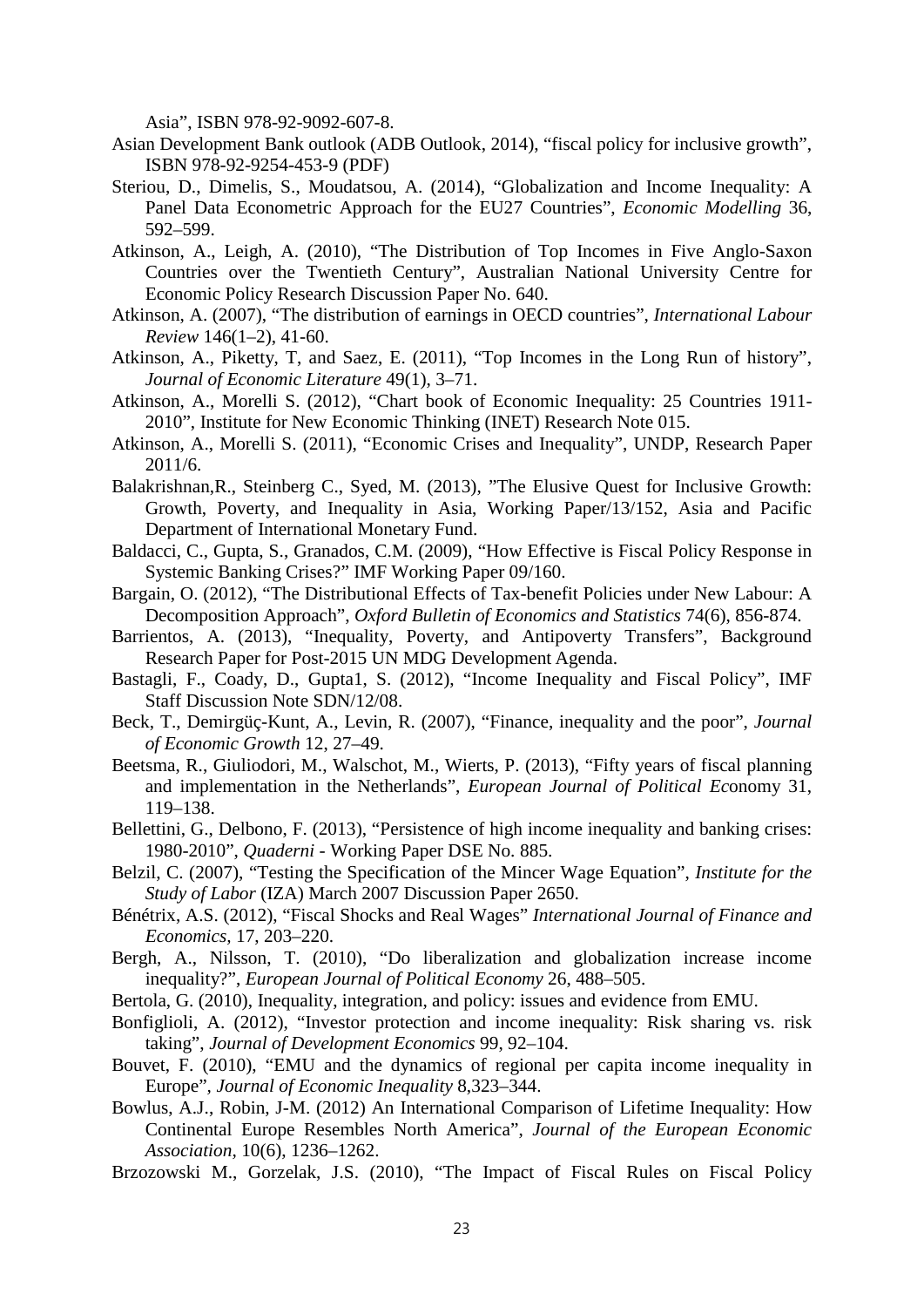Volatility", *Journal of Applied Economics* 8(2), 205-231.

- Caminada, K, Goudswaard, K. (2009), "Effectiveness of Poverty Reduction in the EU: A Descriptive Analysis", *Poverty & Public Policy* 1(2), Article 5.
- Card, D., DiNardo, J.E. (2002), "Skill-Biased Technological Change and Rising Wage Inequality: Some Problems and Puzzles", *Journal of Labor Economics* 20(4), 733-783.
- Carre`re, C., De Melo, J. (2012), "Fiscal Spending and Economic Growth: Some Stylized Facts", *World Development* 40(9), 1750–1761.
- Chandy, L., Ledlie, N., Penciakova, V. (2013), "The Final Countdown: Prospects for Ending Extreme Poverty by 2030", Policy Paper 2013-04, The Brookings Institution.
- Checchi, D., Peñalosa, C.G. (2008), "Labour Market Institutions and Income Inequality', *Economic Policy* 23(56), 601–649.
- Checchi, D. (2000), "Does Educational Achievement Help to Explain Income Inequality? UNU World Institute For Development Economic Research (UNU/WIDER) Working Papers No. 208.
- Chen, S., Ravallion, M. (2012). "More Relatively-Poor People in a Less Absolutely-Poor World." Policy Research Working Paper 6114, World Bank.
- Chiswick, B.R. (2003), "Jacob Mincer, Experience and the Distribution of Earnings", Institute for the Study of Labor (IZA), DP No. 847.
- Christiansen, L., Todo, Y. (2013), "Poverty Reduction during Rural-Urban Transformation-The Role of the Missing Middle", *World Development*, forthcoming.
- Claus, I., Martinez-Vazquez, J., Vulovic, V. (2012), "Government Fiscal Policies and Redistribution in Asian Countries", ADB Working Paper Series No. 310.
- Climent, A.C. (2010),"Inequality and growth in advanced economies: an empirical investigation", *Journal of Economic Inequality* 8, 293–321.
- Cornia, G.A., Martorano, B. (2013), "Development policies and income inequality in selected developing regions, 1980-2010", Working Paper N. 13/2013, University of Florence and Unicef-IRC.
- Cottarelli, C., Jaramillo, L. (2013), "Walking Hand in Hand: Fiscal Policy and Growth in Advanced Economies", *Review of Economics and Institutions* 4(2), Article 3.
- Cremin, P., Nakabugo, M.G. (2012), "Education, development and poverty reduction: A literature critique", *International Journal of Educational Development* 32, 499–506.
- Devereux, M.P., Johannesen, N., Vella, J. (2013), "Can taxes tame the banks? Evidence from European bank levies", Working Paper of 69th Annual Conference of the International Institute of Public Finance (IIPF): 'The Role of the State in Growth and Development', 22/08/2013-25/08/2013, Taormina, Sicily.
- Dollar, D., Kleineberg, T., Kraay (2013). "Growth Still is Good for the Poor." *Policy*  Research Working Pape*r* 6568. World Bank.
- European Commission (2013), "Study on the Impacts of Fiscal Devaluation", Working Paper No. 36.
- Eurostat (2013), "Taxation Trends in the European Union: data For the EU Member States, Iceland and Norway Statistical Books.
- Fasih, F. (2012), "Inclusive growth in India through Islamic banking", *Procedia - Social and Behavioral Sciences* 37, 97–110.
- Ferreira, F.H.G., Leite, P.G., Ravallion, M. (2010) "Poverty reduction without economic growth? Explaining Brazil's poverty dynamics, 1985–2004", *Journal of Development Economics* 93, 20–36.
- Freeman, R.B. (2010), "its financialization!", *International Labour Review* 149(2), 163-183.
- Gassmann, F. (2011), "Protecting Vulnerable Families in Central Asia: Poverty, Vulnerability and the Impact of the Economic Crisis", UNU-MERIT Working Papers.
- Göndör, M. and Nistor, P. (2012), "Fiscal Policy and Foreign Direct Investment: Evidence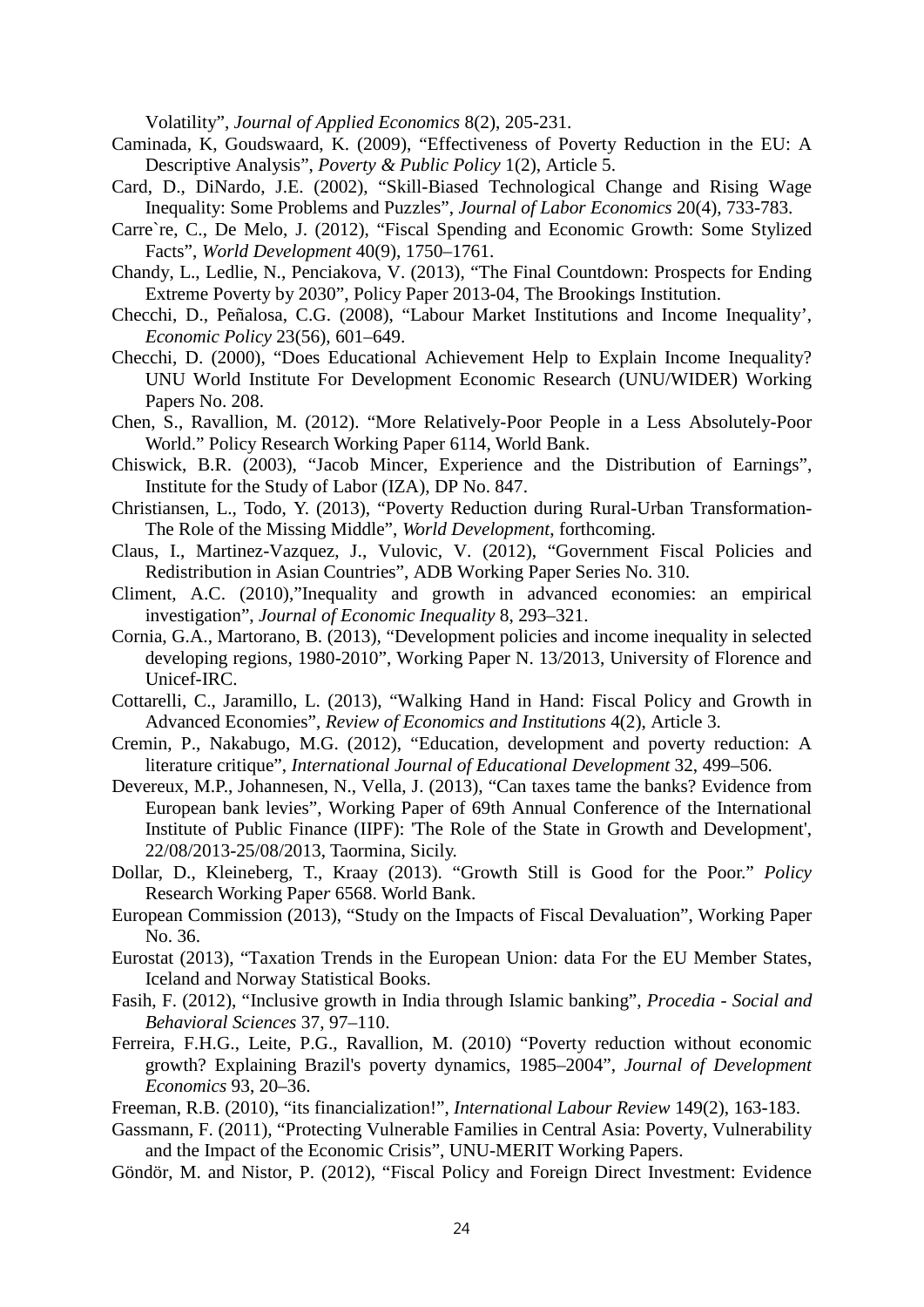from some Emerging EU Economies", *Procedia - Social and Behavioral Sciences* 58, 1256–1266.

- Gordon, R.J., Becker, I.D. (2008), "Controversies about the Rise of American Inequality: A Survey", NBER Working Paper Series. 13982.
- Gottschalk, P., Huynh, M. (2010), "Are Earnings Inequality and Mobility Overstated? The Impact of Non-Classical Measurement Error"*. The Review of Economics and Statistics* 92(2), 302-315.
- Gottschalk, P., McEntarfer, E., Moffitt, R. (2008), "Trends in the Transitory Variance of Male Earnings in the U.S., 1991-2003: Preliminary Evidence from LEHD data" the documents prepared for presentation at the meetings of the American Economic Association, San Francisco, January 2009.
- Gregorio, J.D., Lee, J.W. (2002), "Education and income inequality: New evidence from cross-country data", *Review of Income and Wealth* 48(3), 395-416.
- Gürtzgen, N. (2009), 'Rent-sharing and collective bargaining coverage evidence from linked employer-employee data', *Scandinavian Journal of Economics* 3, 323-349.
- Hong, K.S., Tang, H.C. (2012), "Crises in Asia: Recovery and policy responses", *Journal of Asian Economics* 23, 654–668.
- International Monetary Fund (IMF, 2013), "Fiscal Monitor", October 2013.
- Jäntti, M. (1997), "Inequality in five countries in the 1980's: the role of demographic shifts, markets and government policies", *London School of Economics and Political Science.*
- Jomo K.S. (2006), "Growth with Equity in East Asia?", Department of Economic and Social Affairs (DESA) Working Paper No. 33, United Nations.
- Kar, S., Saha, S. (2012), "Corruption, Shadow Economy and Income Inequality: Evidence from Asia", IZA Discussion Paper No. 7106.
- Kenworthy, L., Smeeding T. (2013), "Growing Inequalities and their Impacts in the United States", GINI Country Report *United States*, January 2013.
- Kitao, S. (2010), "Short-run fiscal policy: Welfare, redistribution and aggregate effects in the short and long-run", *Journal of Economic Dynamics & Control* 34, 2109–2125.
- Klasen, K. (2009), "Inequality in Emerging Countries: Trends, Interpretations, and Implications for Development and Poverty Reduction", *Intereconomics,* November/December 2009.
- Knight, J.H., Sabot, R.H. (1983), "Education expansion and the Kuznets effect", *The American Economic Review* 73(5), 1132-1136.
- Koch, S. (2012), "From Poverty Reduction to Mutual Interests? The debate on differentiation in EU development policy" Discussion Paper, DIE Research Project, "EU Development Policy to 2020".
- Kurita, K., Kurosaki, T. (2010), "Dynamics of Growth, Poverty and Inequality: A Panel Analysis of Regional Data from Thailand and the Philippines", *Asian Economic Journal*  25(1), 3–33.
- Kuttner, K.N., Posen, A.S. (2002), "Fiscal Policy Effectiveness in Japan", *Journal of the Japanese and International Economies* 16, 536–558.
- Larch, M. (2012), "Fiscal Performance and Income Inequality: Are Unequal Societies More Deficit-Prone? Some Cross-Country Evidence", *KYKLOS* 65(1), 53–80.
- Lee, D., Saez, E. (2012), "Optimal minimum wage policy in competitive labor markets", *Journal of Public Economics* 96, 739–749.
- Lemieux, T. (2006), "Postsecondary Education and Increasing Wage Inequality", *American Economic Review* 96(2), 195-199.
- Lemieux, T. (2007), "The Changing Nature of Wage Inequality", NBER Working Paper Series, 13523.
- Maasoumi, E., SU, B., Heshmati, A. (2013) "Analysis of Stochastic Dominance ranking of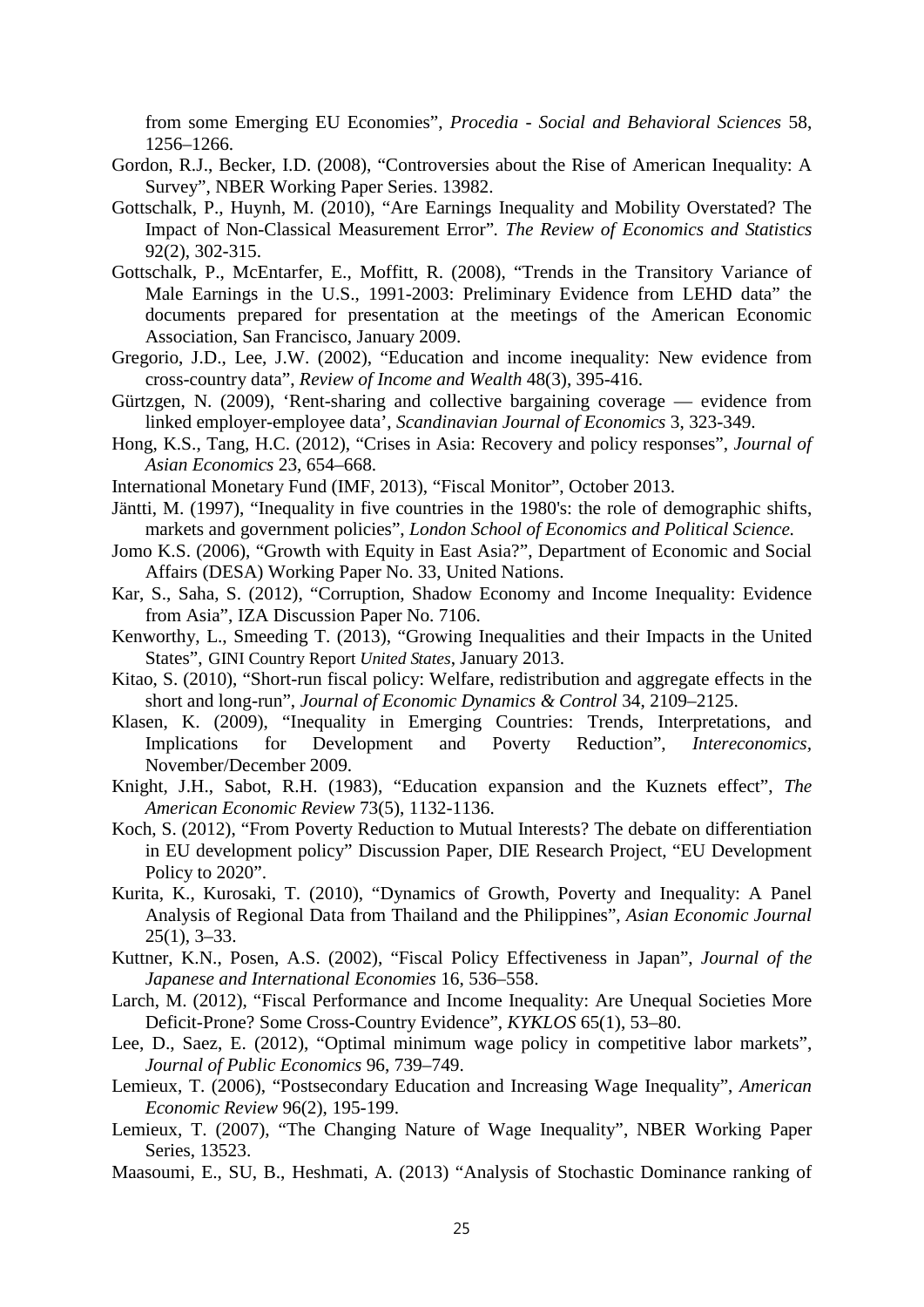Chinese Income Distributions by Household Attributes", Unpublished, March 20, 2013.

- Manafi, A., Marinescul. D.E. (2013), "The Influence of Investment in Education on Inclusive Growth -Empirical Evidence from Romania vs. EU", *Procedia* - *Social and Behavioral Sciences* 93, 689–694.
- Martins, P.S., Pereira, P.T. (2004), "Does education reduce wage inequality? Quantile regression evidence from 16 countries", *Labour Economics* 11, 355–371.
- Mertens, K., Ravn, M.O. (2013), "The Dynamic Effects of Personal and Corporate Income Taxes in the United States," *American Economic Review* 103(4), 1212–1247.
- Milanovic, B. (2009), "Global Inequality Recalculated the Effect of New 2005 PPP Estimates on Global Inequality", World Bank Development Research Group, Poverty and Inequality Team, September 2009, Policy Research Working Paper No. 5061.
- Montalvo, J.G., Ravallion, M. (2010), "The pattern of growth and poverty reduction in China", *Journal of Comparative Economics* 38, 2–16.
- Mookerjee, R., Kalipioni, P. (2010), "Availability of financial services and income inequality: The evidence from many countries", *Emerging Markets Review* 11, 404–408.
- Morgan, P.J. (2012), "The role of macroeconomic policy in rebalancing growth", *Journal of Asian Economics* 23, 13–25.
- Muinelo-Gallo, L., Roca-Sagalés, O. (2011), "Economic Growth and Inequality: The Role of Fiscal Policies", *Australian Economic Papers* 50(2-3), 74-97.
- Muinelo-Gallo, L., Roca-Sagalés, O. (2013),' Joint Determinants of Fiscal Policy, Income Inequality and Economic Growth", *Economic Modelling* 30, 814–824.
- Nolan, B., Marx I., Salverda, W. (2011), "Comparable Indicators of Inequality across Countries", *Growing Inequalities' Impacts,* Gini Discussion Paper 9, March 2011.
- Organisation for Economic Co-operation and Development (OECD, 2013), "Choosing Fiscal Consolidation Instruments Compatible with Growth and Equity," Economic Policy Papers No. 07.
- Organisation for Economic Co-operation and Development (OECD, 2008), "Growing Unequal? Income Distribution and Poverty in OECD Countries".
- Ortiz, I. (2007), "Poverty Reduction", MPRA Paper No. 31961.
- Osberg, L. (2013), "Instability implications of increasing inequality: Evidence from North America", *Economic Modelling* 35, 918–930.
- Peñalosa, C.G., Orgiazzi, E. (2013), "Factor Components of Inequality: A Cross-Country Study", *Review of Income and Wealth* 59(4), 689-728.
- Peñalosa, C.G. (2010), "Income distribution, economic growth and European integration", *Journal of Economic Inequality* 8, 277–292.
- Peñalosa, C.G., Turnovsky, S.J. (2011), "Taxation and Income Distribution Dynamics in a Neoclassical Growth Model", *Journal of Money, Credit and Banking* 43(8), 1543-1577.
- Perera, LD.H., Lee, G.H.Y. (2013), "Have economic growth and institutional quality contributed to poverty and inequality reduction in Asia?", *Journal of Asian Economics* 27, 71–86.
- Piketty, T., Saez, E. (2001), "Income Inequality in the United States, 1913-1998", NBER Working Paper 8467.
- Policy brief (2008), "Escaping chronic poverty through economic growth", Policy Brief, No. 8 July 2008, Chronic Poverty Research Centre.
- Prieto-Rodríguez, J. and Gabriel Rodríguez, J. (2010), "Income Mobility and Economic Inequality from a Regional Perspective", *Journal of Applied Economics* 8(2), 335-350.
- Rada, C., Kiefler, D. (2013), "A note on the wage share in OECD countries: Is there a race to the bottom?", Working Paper 2013-13, Department of Economics, University of Utah.
- Ravallion, M., Chen, S. (2009), "Weakly Relative Poverty Policy", Research Working Paper 4844, World Bank, Development Research Group.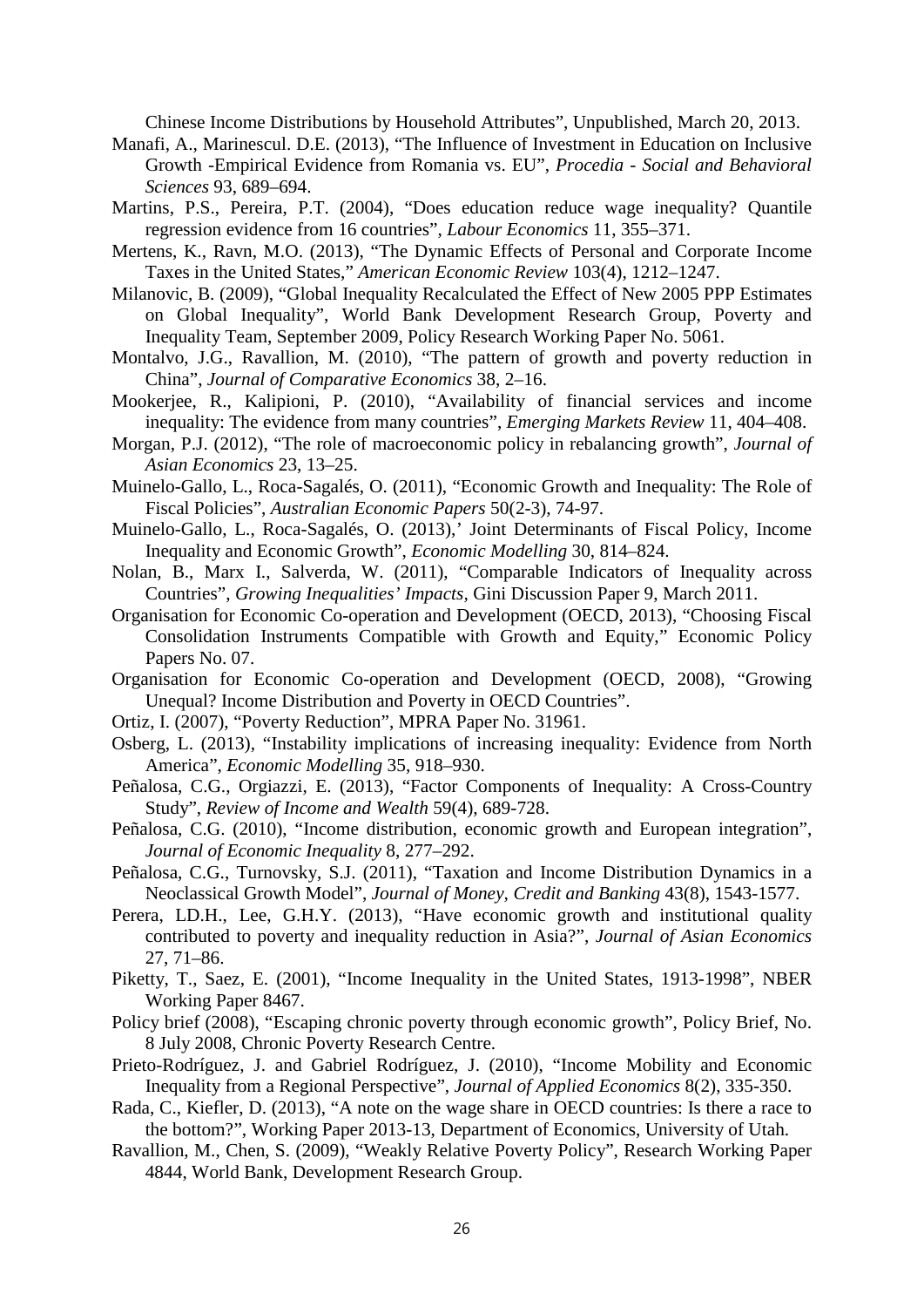- Ravallion, M. (2010), "A Comparative Perspective on Poverty Reduction in Brazil, China, and India", *World Bank Research Observer* 26(1), 71-104.
- Rodgers, Y.M., Zveglich, Jr., J.E. (2012), Inclusive Growth and Gender Inequality in Asia's Labor Markets, ADB Economics Working Paper Series, No. 321,
- Silva, R., Carvalho, V.M., Ribeiro, A.P. (2013), "How Large are Fiscal Multipliers? A Panel-Data VAR Approach for the Euro Area", FEP Working Papers, No. 500 August 2013.
- Smeeding. T.M., Thompson, J.P. (2010), "Recent Trends in the Distribution of Income: Labor, Wealth and More Complete Measures of Well Being", Political Economy Research Institute (PERI), University of Massachusetts Amherst.
- Sologon, D.M., O'Donoghue, C. (2009), "Equalizing or Disequalizing Lifetime Earnings Differentials? Earnings Mobility in EU: 1994-2001", *SOEP* No 251.
- Stiglitz, J.E. (1982). "Self-selection and Pareto efficient taxation"*, Journal of Public Economics,* 17, 213–240.
- Stiglitz, J.E. (2012a) "The Price of Inequality", Article, 37(11), NEWS and Ideas for the Columbia Community June 21, 2012.
- Stiglitz, J.E. (2012b), *The Price of Inequality*, W. W. Norton & Company New York, London.
- Stockhammer, E. (2013), "Why have wage shares fallen?: "A panel analysis of the determinants of functional income distribution", ILO, Conditions of Work and Employment Series No. 35.
- Sumner, A. (2010), "Global Poverty and the New Bottom Billion: What if three-quarters of the World's Poor Live in Middle-income Countries?", Brighton IDS ( Institute of Development Studies ), Working Paper 349.
- Sylwester, K. (2000), "Income inequality, education expenditures, and growth", *Journal of Development Economics* 63, 379–398.
- Tarabini, A., Jacovkis, J. (2012), "The Poverty Reduction Strategy Papers: An analysis of a hegemonic link between education and poverty", *International Journal of Educational Developmen*t 32, 507–516.
- Teulings, C., Rens, T.V. (2005), "Education, Growth and Income Inequality", Version 2003 and version 2005, Tinbergen Institute Discussion Paper, TI 2002-001/3.
- Thompson, J.P., Smeeding, T.M. (2013), "Inequality and Poverty in the United States: the Aftermath of the Great Recession", Finance and Economics Discussion Series Divisions of Research & Statistics and Monetary Affairs Federal Reserve Board, Washington, D.C.
- United Nations (UN, 2013), "The Twin Challenges of Reducing Poverty and Creating Employment", United Nations publication, ST/ESA/342.
- United Nations Development Programme (UNDP, 2013), "Fast Fact- Poverty Reduction and UNDP" International Policy Centre for Inclusive Growth, Poverty Practice, Bureau for Development Policy.
- Wade, R.H. (2004), "Is Globalization Reducing Poverty and Inequality?" *World Development*  32(4), 567–589.
- Weiss, J., Montgomery, H., Elvira, K. (2003), "Micro finance and poverty reduction in Asia: what is the evidence?", ADB Institute Research Paper Series No. 53.
- Willen, P., Shapiro, J., Hendel, I. (2005), "Educational opportunity and income Inequality", *Journal of Public Economics* 89, 841–870.
- Wolf, E.N., Zacharias, A. (2007), "The Distributional Consequences of Government Spending and Taxation in the U.S., 1989 and 2000", *Review of Income and Wealth* 53(4), 692-715.
- Woo, J. (2011), "Growth, income distribution, and fiscal policy volatility", *Journal of Development Economics* 96, 289–313
- World Economic Forum (2014), "Global Risks 2014, Ninth Edition".
- Yoshida, N., Uematsu, H., Sobrado, C.E. (2014), "Is Extreme Poverty Going to End? An